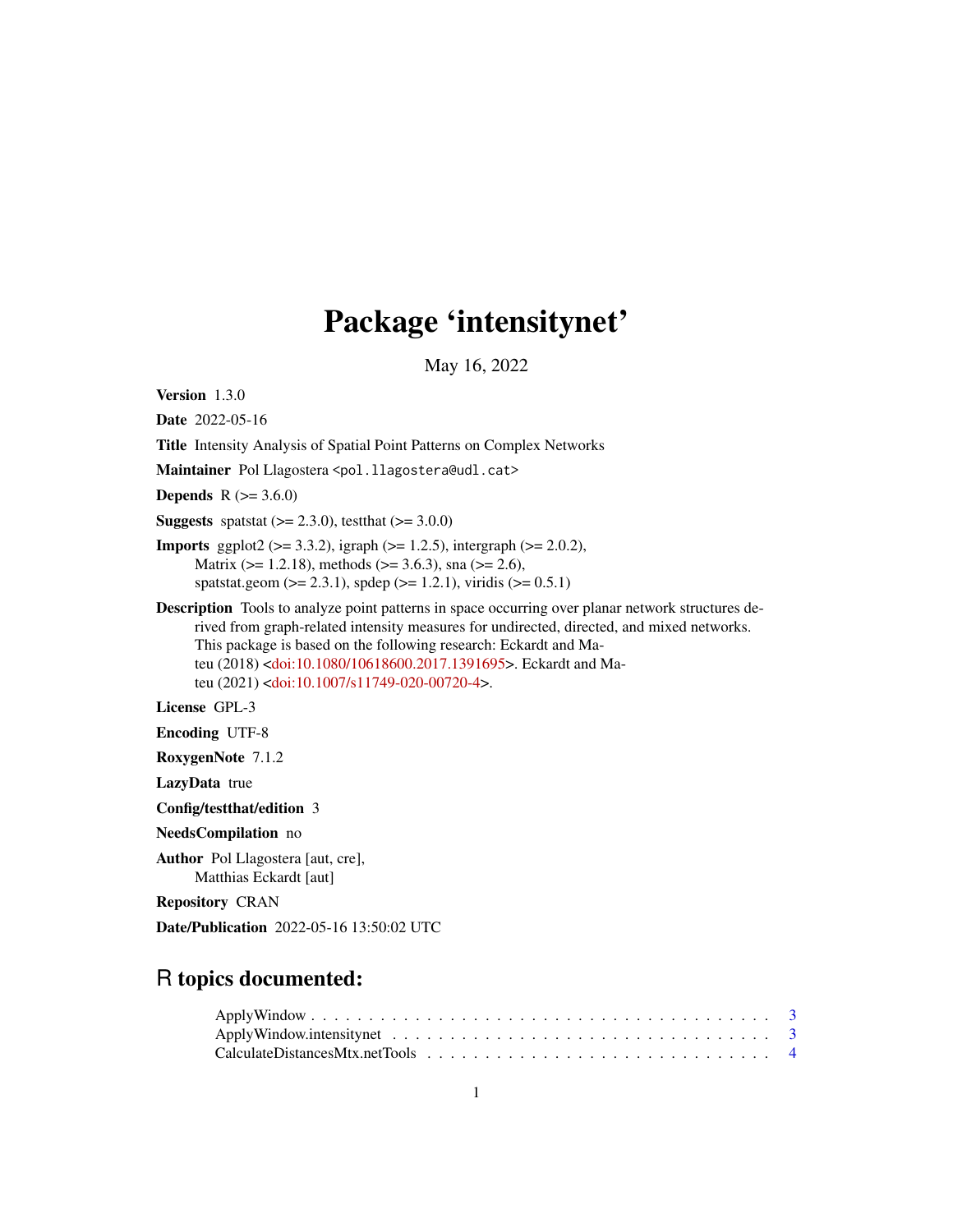| 5                                              |
|------------------------------------------------|
| 5                                              |
| 6                                              |
| 6                                              |
| $\overline{7}$                                 |
| 8                                              |
| 8                                              |
| 9                                              |
| 10                                             |
| 11                                             |
| 12                                             |
| 12                                             |
| 13                                             |
| 13                                             |
| 14                                             |
| 15                                             |
| 16                                             |
| 17                                             |
| 18                                             |
| 19                                             |
| 20                                             |
| 21                                             |
| 22                                             |
| 23                                             |
| 24                                             |
| 24                                             |
|                                                |
| 25                                             |
| 26                                             |
|                                                |
|                                                |
|                                                |
| 28                                             |
| SetNodeIntensity.netTools<br>28                |
| 29                                             |
| 30                                             |
| 31                                             |
| Undirected2RandomDirectedAdjMtx.netTools<br>32 |
| 32                                             |
|                                                |

#### **Index** [33](#page-32-0)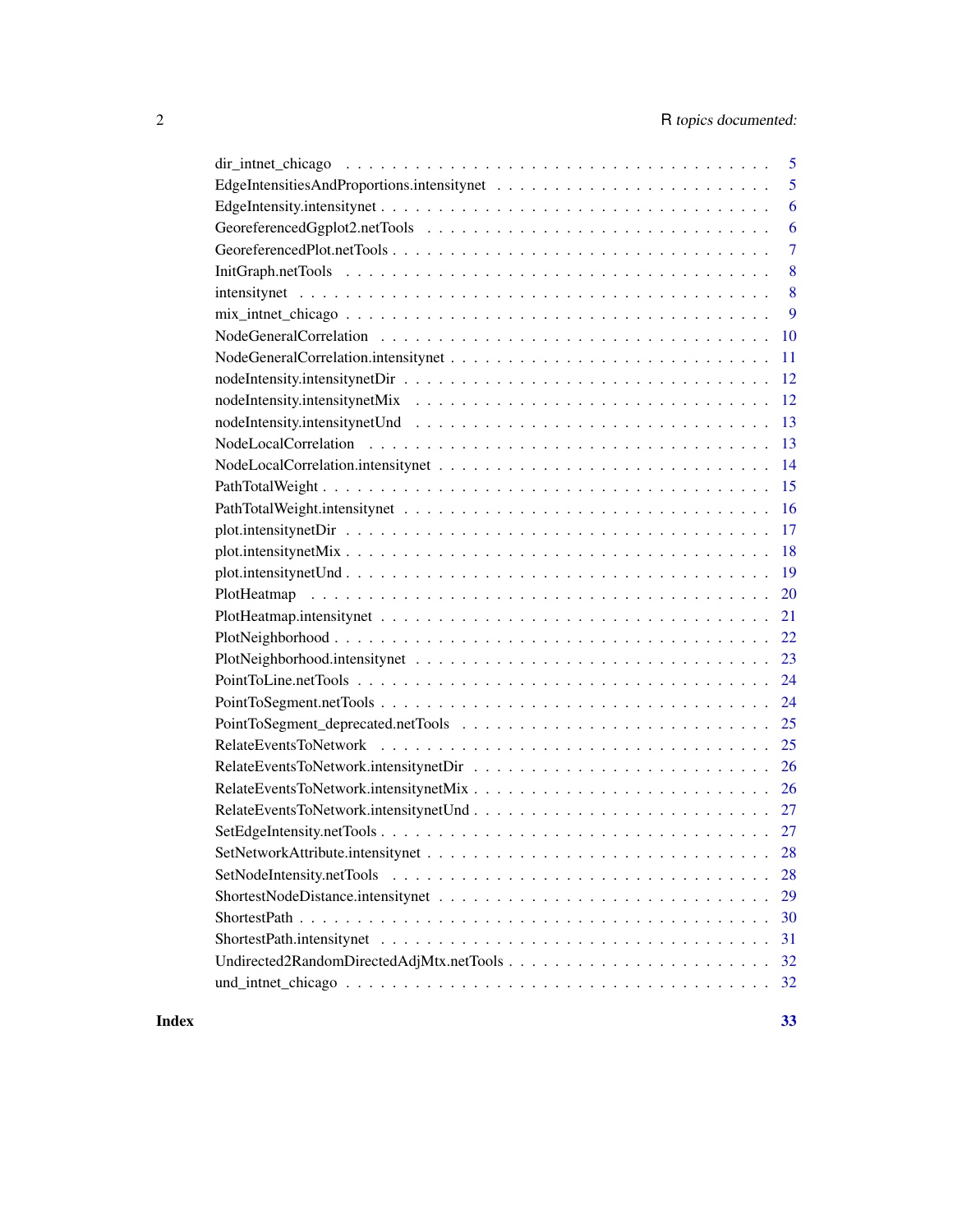<span id="page-2-0"></span>

#### Description

Get the intensitynet object delimited by the given window

#### Usage

```
ApplyWindow(obj, x_coords, y_coords)
```
# Arguments

| obi      | intensitynet object                                     |
|----------|---------------------------------------------------------|
| x coords | vector containing the x coordinate limits of the window |
| v_coords | vector containing the y coordinate limits of the window |

#### Value

intensitynet object delimited by the window (sub-part of the original)

# Examples

```
data("und_intnet_chicago")
sub_intnet_chicago <- ApplyWindow(und_intnet_chicago,
                                  x_coords = c(300, 900),
                                  y_coords = c(500, 1000))
```
ApplyWindow.intensitynet

*Get the intensitynet object delimited by the given window*

# Description

Get the intensitynet object delimited by the given window

```
## S3 method for class 'intensitynet'
ApplyWindow(obj, x_coords, y_coords)
```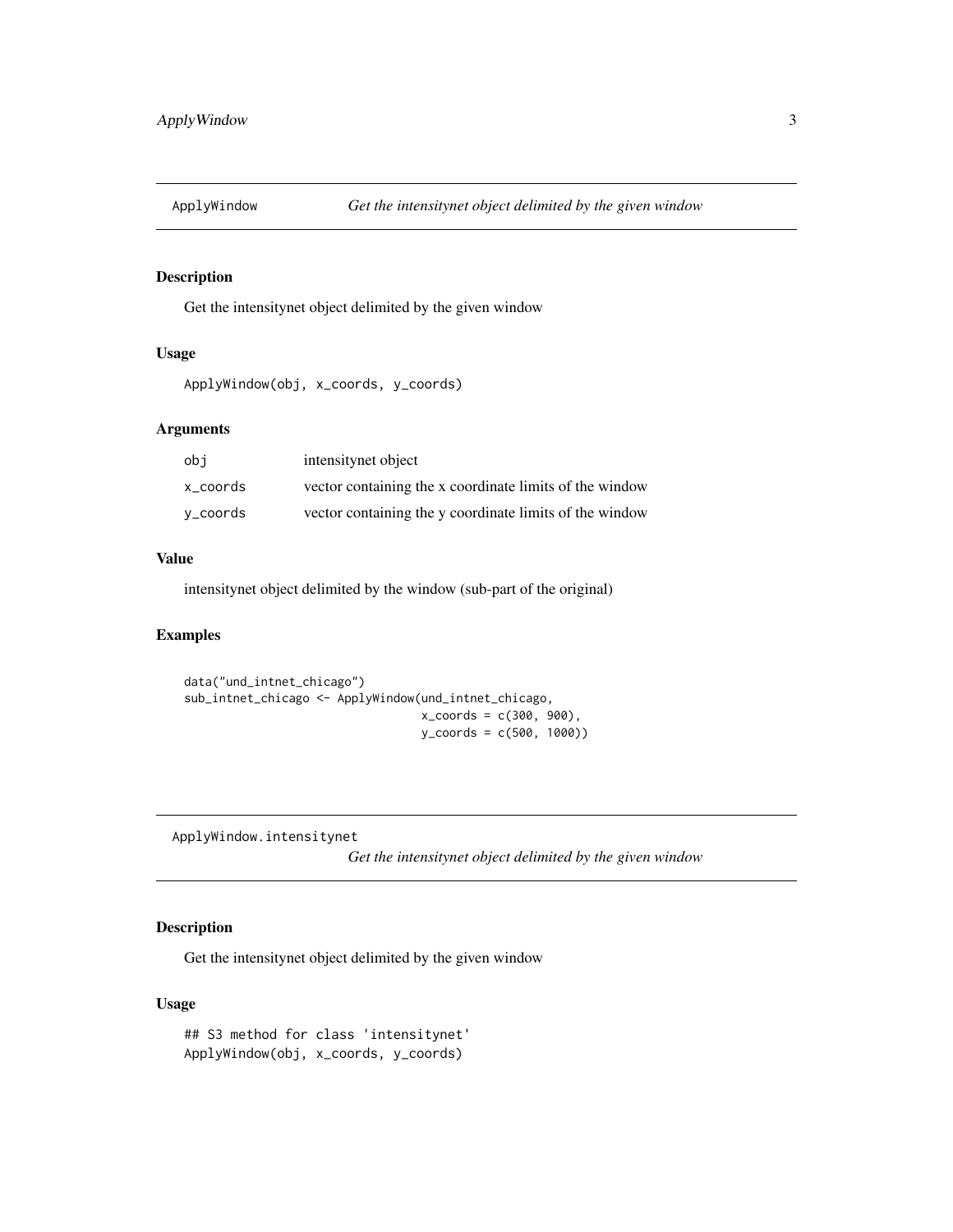<span id="page-3-0"></span>

| obj      | intensitynet object                                     |
|----------|---------------------------------------------------------|
| x_coords | vector containing the x coordinate limits of the window |
| v_coords | vector containing the y coordinate limits of the window |

# Value

intensitynet object delimited by the window (sub-part of the original)

# Examples

```
data("und_intnet_chicago")
sub_intnet_chicago <- ApplyWindow(und_intnet_chicago,
                                  x_coords = c(300, 900),
                                  y_coords = c(500, 1000))
```
CalculateDistancesMtx.netTools

*Calculates the distances between all pairs of nodes from the given network*

# Description

Calculates the distances between all pairs of nodes from the given network

# Usage

```
## S3 method for class 'netTools'
CalculateDistancesMtx(obj)
```
#### Arguments

obj netTools object -> list(): with the node coordinates 'x' and 'y'

# Value

distances matrix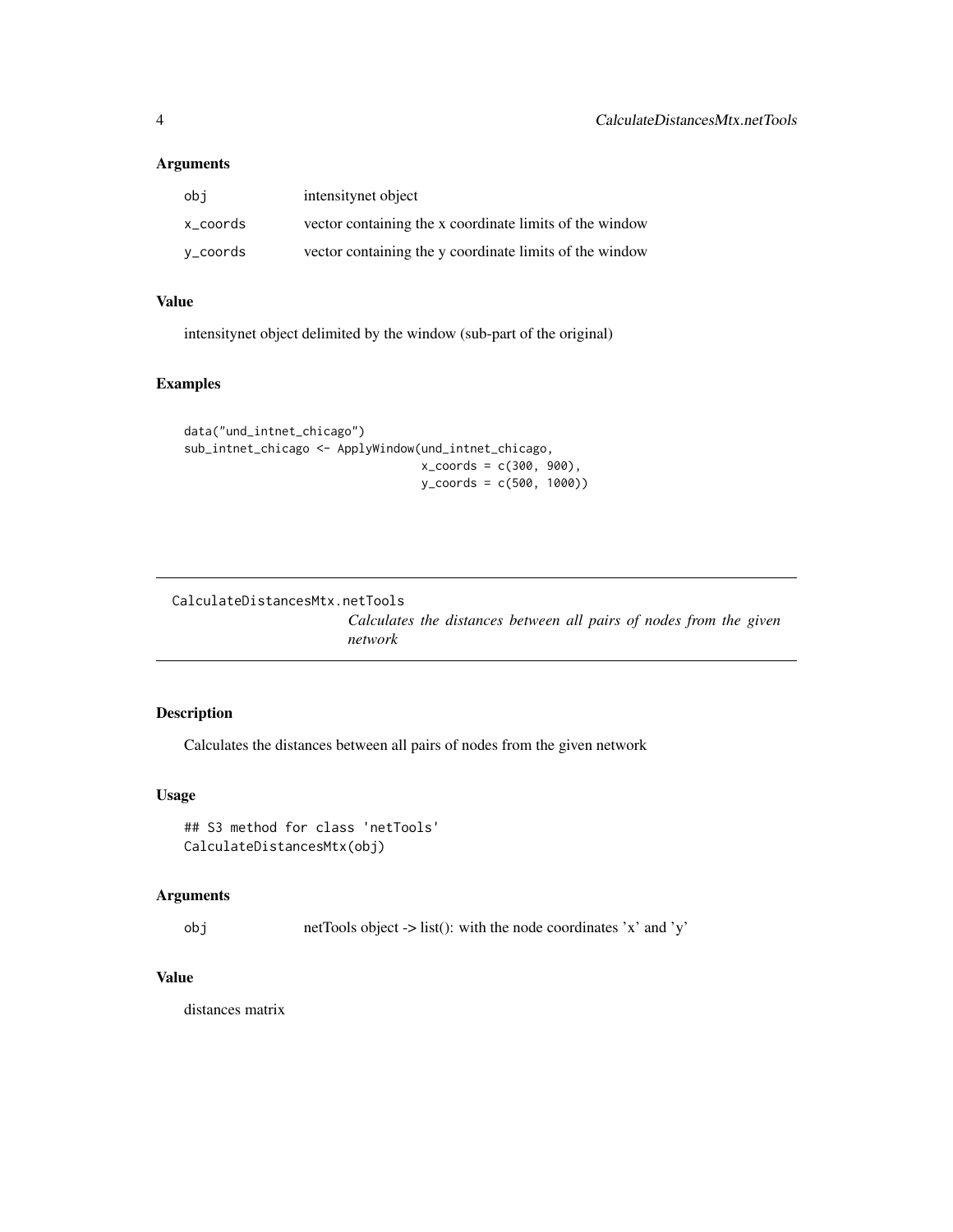<span id="page-4-0"></span>dir\_intnet\_chicago *This data is an intensitynet object containing a directed network. The base data used is from Chicago, extracted from the spatstat package.*

#### Description

This data is an intensitynet object containing a directed network. The base data used is from Chicago, extracted from the spatstat package.

#### Usage

dir\_intnet\_chicago

# Format

An object of class intensitynet (inherits from intensitynetDir) of length 5.

#### Source

<https://rdrr.io/cran/spatstat.data/man/chicago.html>

EdgeIntensitiesAndProportions.intensitynet

*Calculate all the edge intensities of the graph. It's more fast than using iteratively the function EdgeIntensity for all edges.*

#### Description

Calculate all the edge intensities of the graph. It's more fast than using iteratively the function EdgeIntensity for all edges.

#### Usage

## S3 method for class 'intensitynet' EdgeIntensitiesAndProportions(obj)

#### Arguments

obj intensitynet object

# Value

intensitynet class object where the graph contains all the edge intensities as an attribute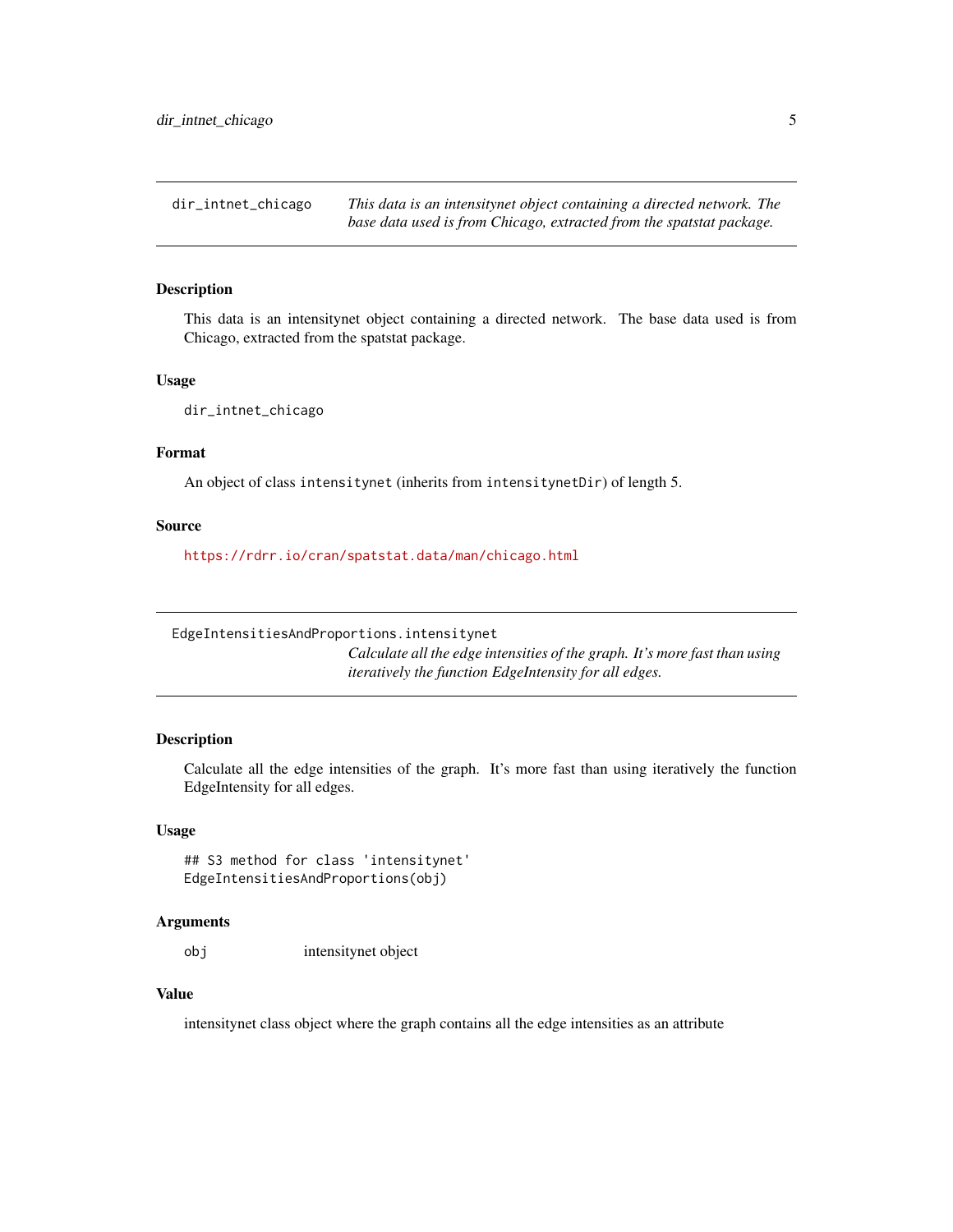<span id="page-5-0"></span>EdgeIntensity.intensitynet

*If not calculated, calculates the intensity of the edge with nodes; node\_id1, node\_id2. If the edge already contains an intensity, give it directly.*

### Description

If not calculated, calculates the intensity of the edge with nodes; node\_id1, node\_id2. If the edge already contains an intensity, give it directly.

# Usage

## S3 method for class 'intensitynet' EdgeIntensity(obj, node\_id1, node\_id2)

# Arguments

| obi      | intensitynet object        |
|----------|----------------------------|
| node id1 | First node ID of the edge  |
| node id2 | Second node ID of the edge |

# Value

Intensity of the edge

GeoreferencedGgplot2.netTools

*This function uses 'ggplot' to plot heatmaps of a network*

# Description

This function uses 'ggplot' to plot heatmaps of a network

```
## S3 method for class 'netTools'
GeoreferencedGgplot2(obj, ...)
```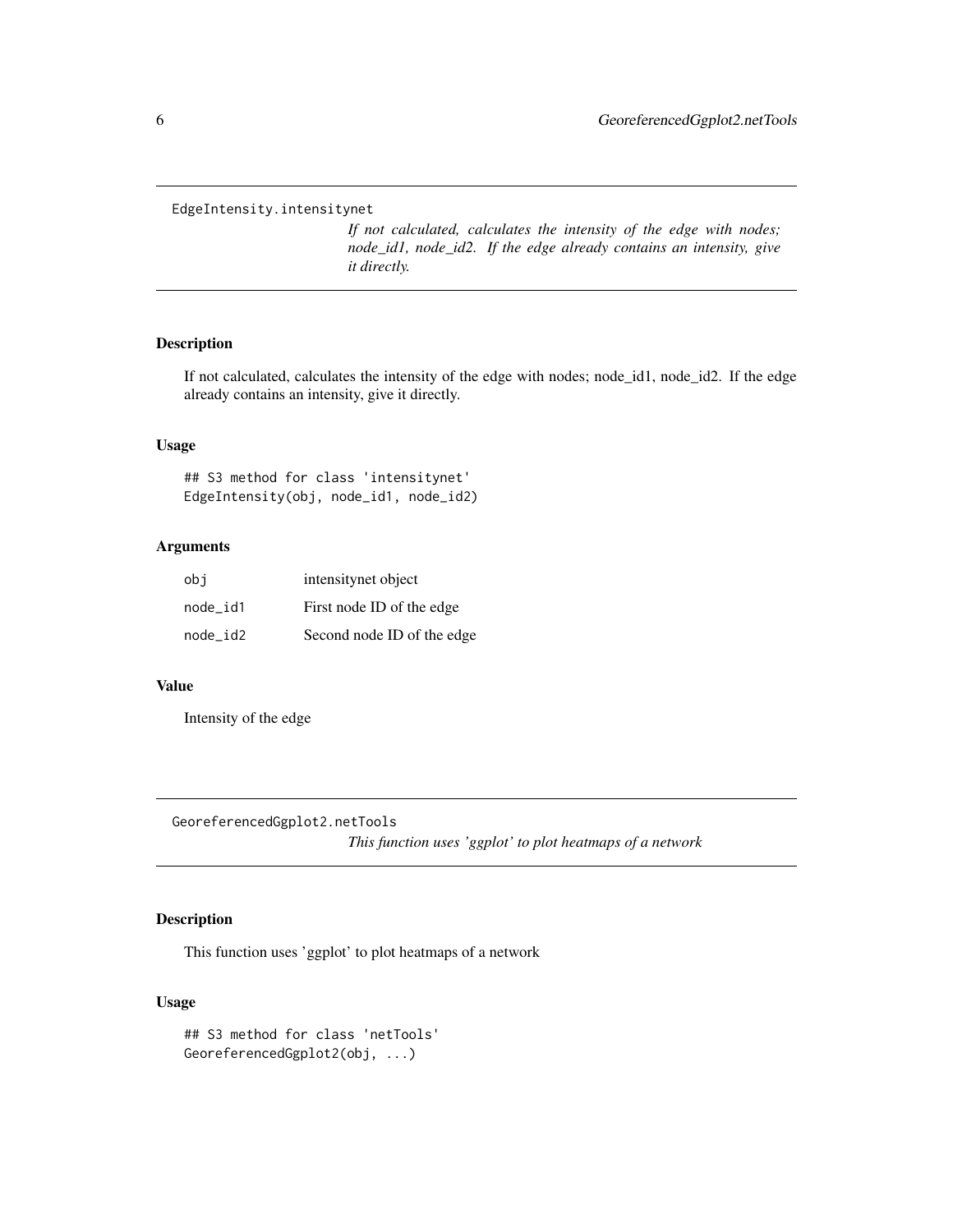<span id="page-6-0"></span>

| obi | netTools object -> list( intert: intensitynet object, data_df: dataframe( xcoord:<br>x coordinates of the nodes, ycoord: y coordinates of the nodes, value: vector<br>values to plot), net_vertices: chosen vertices to plot the heatmap (or its re-<br>lated edges in case to plot the edge heatmap), net_edges chosen edges to plot<br>the heatmap, can be either the edge id's or its node endpoints (e.j. $c(1,2, 2,3, 3)$<br>7,8)), heat_type: data which the heatmap will refer, mode: ('moran', 'getis',<br>'v_intensity', 'e_intensity' or mark), show_events: boolean to show or not the<br>events as orange squares, alpha optional argument to set the transparency of the<br>events (show_events = TRUE). The range is from 0.1 (transparent) to 1 (opaque).<br>Default: alpha = $1$ ) |
|-----|----------------------------------------------------------------------------------------------------------------------------------------------------------------------------------------------------------------------------------------------------------------------------------------------------------------------------------------------------------------------------------------------------------------------------------------------------------------------------------------------------------------------------------------------------------------------------------------------------------------------------------------------------------------------------------------------------------------------------------------------------------------------------------------------------|
|     |                                                                                                                                                                                                                                                                                                                                                                                                                                                                                                                                                                                                                                                                                                                                                                                                    |

... extra arguments for the ggplot

GeoreferencedPlot.netTools *Plot the given network using its node coordinates*

#### Description

Plot the given network using its node coordinates

#### Usage

```
## S3 method for class 'netTools'
GeoreferencedPlot(obj, ...)
```
#### Arguments

obj netTools object -> list( intnet: intensitynet object, vertex\_labels: list of labels for the vertices, edge\_labels: list of labels for the edges, xy\_axes: boolean to show or not the x and y axes, enable\_grid: boolean to draw or not a background grid, show\_events: boolean to show or not the events as orange squares, show\_events option to show the events as orange squares, FALSE by default, alpha optional argument to set the transparency of the events (show\_events = TRUE). The range is from 0.1 (transparent) to 1 (opaque). Default: alpha = 1, path: vector with the nodes of the path to be highlighted. Default NULL)

... extra arguments for the plot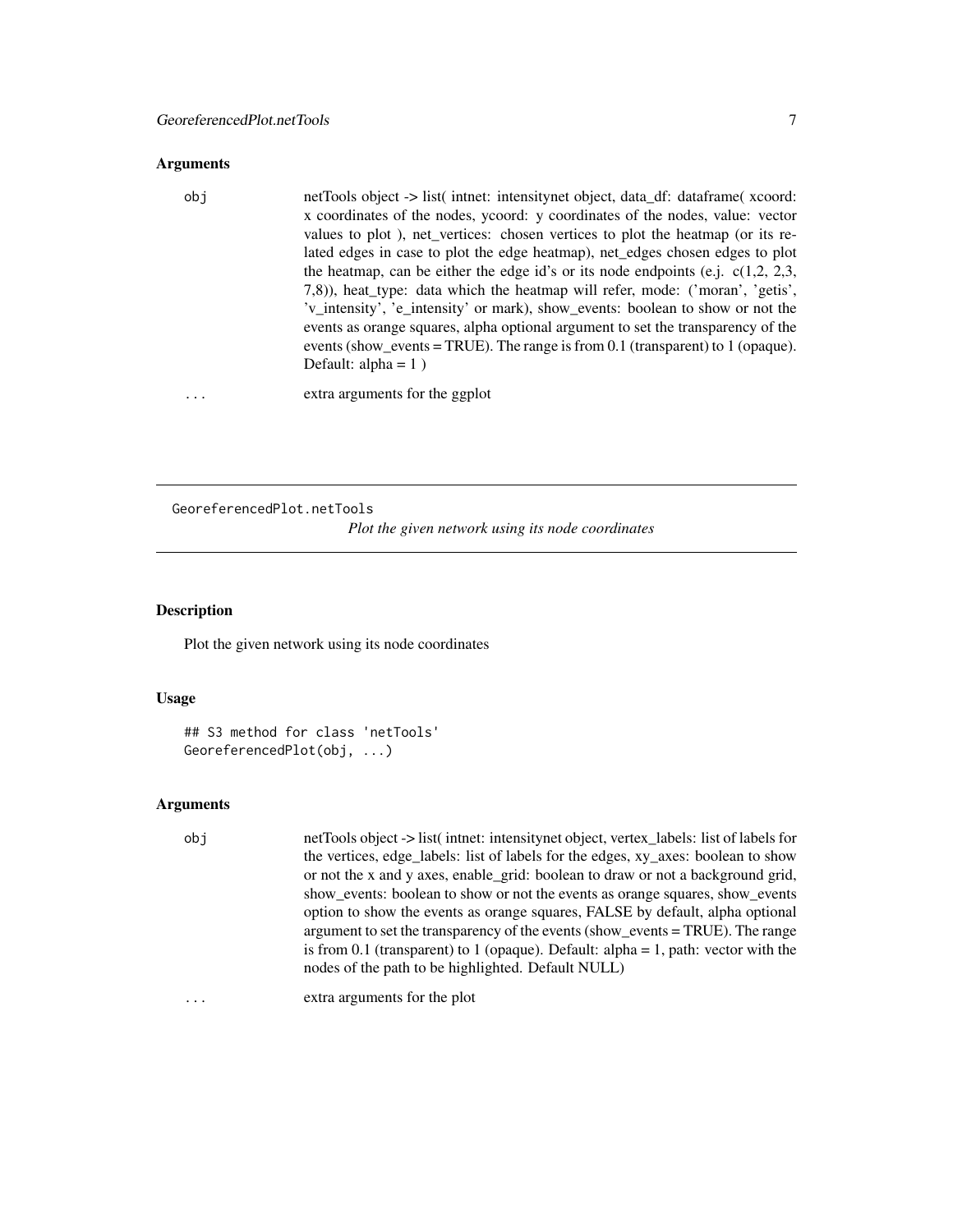<span id="page-7-0"></span>InitGraph.netTools *Creates an igraph network with the given data*

#### Description

Creates an igraph network with the given data

Set igraph network node coordinates as its attributes

#### Usage

```
## S3 method for class 'netTools'
InitGraph(obj)
```

```
## S3 method for class 'netTools'
SetNetCoords(obj)
```
# Arguments

obj netTools object -> list(graph: igraph, list(): with the node coordinates 'x' and 'y')

#### Value

igraph network

igraph network with the given coordinates as the attributes of the nodes

| intensitvnet | Constructor of the class intensitynet. In order to create an intensitynet |
|--------------|---------------------------------------------------------------------------|
|              | object, it is needed; an adjacency matrix, the coordinates of the nodes   |
|              | and the coordinates of the events.                                        |

# Description

Constructor of the class intensitynet. In order to create an intensitynet object, it is needed; an adjacency matrix, the coordinates of the nodes and the coordinates of the events.

```
intensitynet(
  adjacency_mtx,
 node_coords,
 event_data,
 graph_type = "undirected",
  event_correction = 5
)
```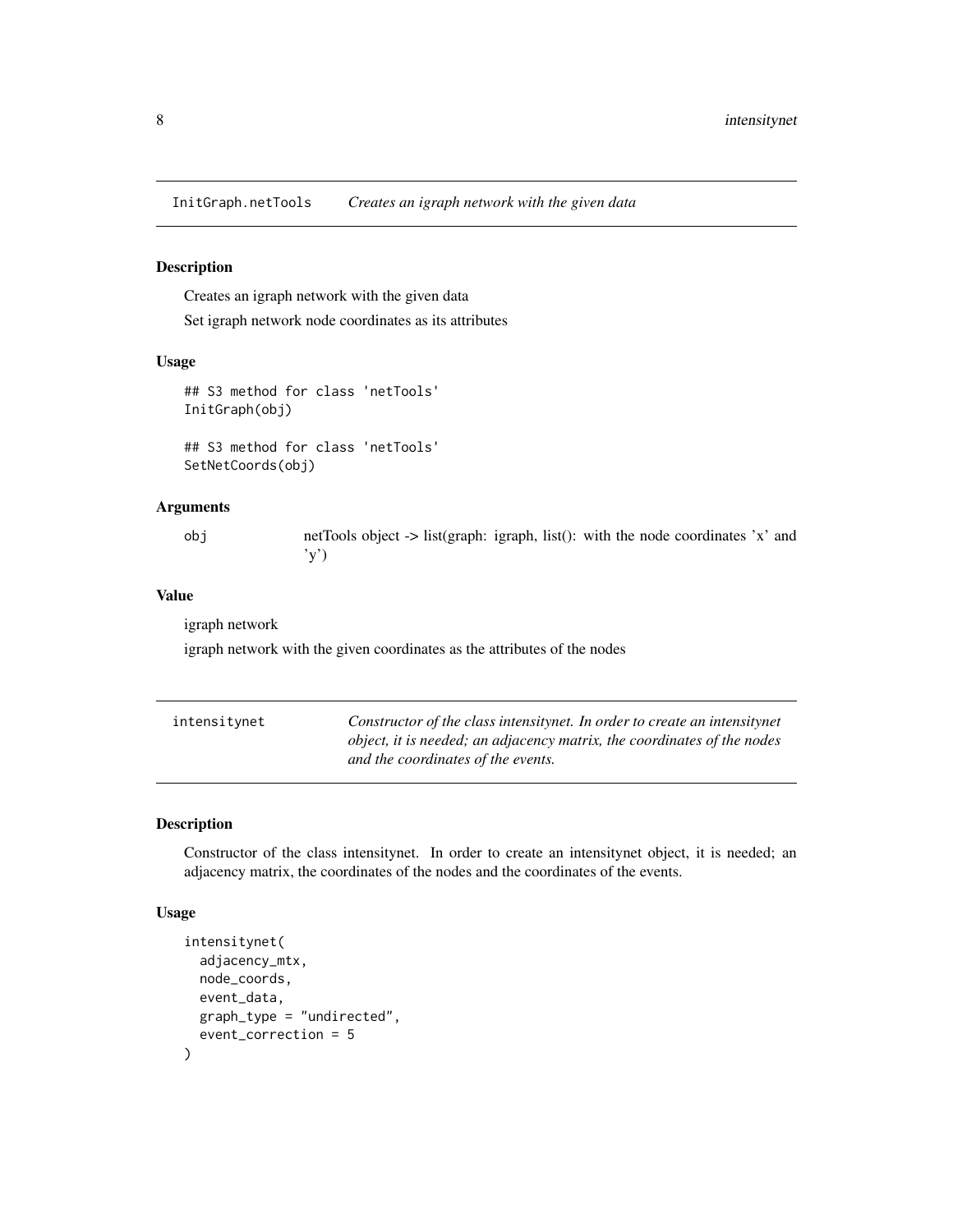<span id="page-8-0"></span>

| adjacency_mtx    | Network adjacency matrix                                                                                                                                  |
|------------------|-----------------------------------------------------------------------------------------------------------------------------------------------------------|
| node_coords      | Nodes latitude and longitude matrix (coordinates)                                                                                                         |
| event_data       | DataFrame with event latitude and longitude coordinates (mandatory columns)<br>and optional attributes related to the events                              |
| graph_type       | Network type: 'undirected' (default), 'directed' or 'mixed'                                                                                               |
| event_correction |                                                                                                                                                           |
|                  | Value that determines how far can be an event to be considered part of a segment<br>(default 5). This value highly depends on the given coordinate system |

#### Value

intensitynet class object containing: graph = <igraph>, events = <matrix>, graph\_type = c('directed', 'undirected', 'mixed'), distances = <matrix>

#### Examples

```
library(spatstat)
data(chicago)
chicago_df <- as.data.frame(chicago[["data"]]) # Get as dataframe the data from Chicago
# Get the adjacency matrix. One way is to create an igraph object from the edge coordinates.
edges <- cbind(chicago[["domain"]][["from"]], chicago[["domain"]][["to"]])
chicago_net <- igraph::graph_from_edgelist(edges)
# And then use the igraph function 'as_adjacency_matrix'
chicago_adj_mtx <- as.matrix(igraph::as_adjacency_matrix(chicago_net))
chicago_node_coords <- data.frame(xcoord = chicago[["domain"]][["vertices"]][["x"]],
                                 ycoord = chicago[["domain"]][["vertices"]][["y"]])
# Create the intensitynet object, in this case will be undirected
intnet_chicago <- intensitynet(chicago_adj_mtx,
                               node_coords = chicago_node_coords,
                               event_data = chicago_df)
```

| mix_intnet_chicago | This data is an intensitynet object containing an mixed network. The |
|--------------------|----------------------------------------------------------------------|
|                    | base data used is from Chicago, extracted from the spatstat package. |

# Description

This data is an intensitynet object containing an mixed network. The base data used is from Chicago, extracted from the spatstat package.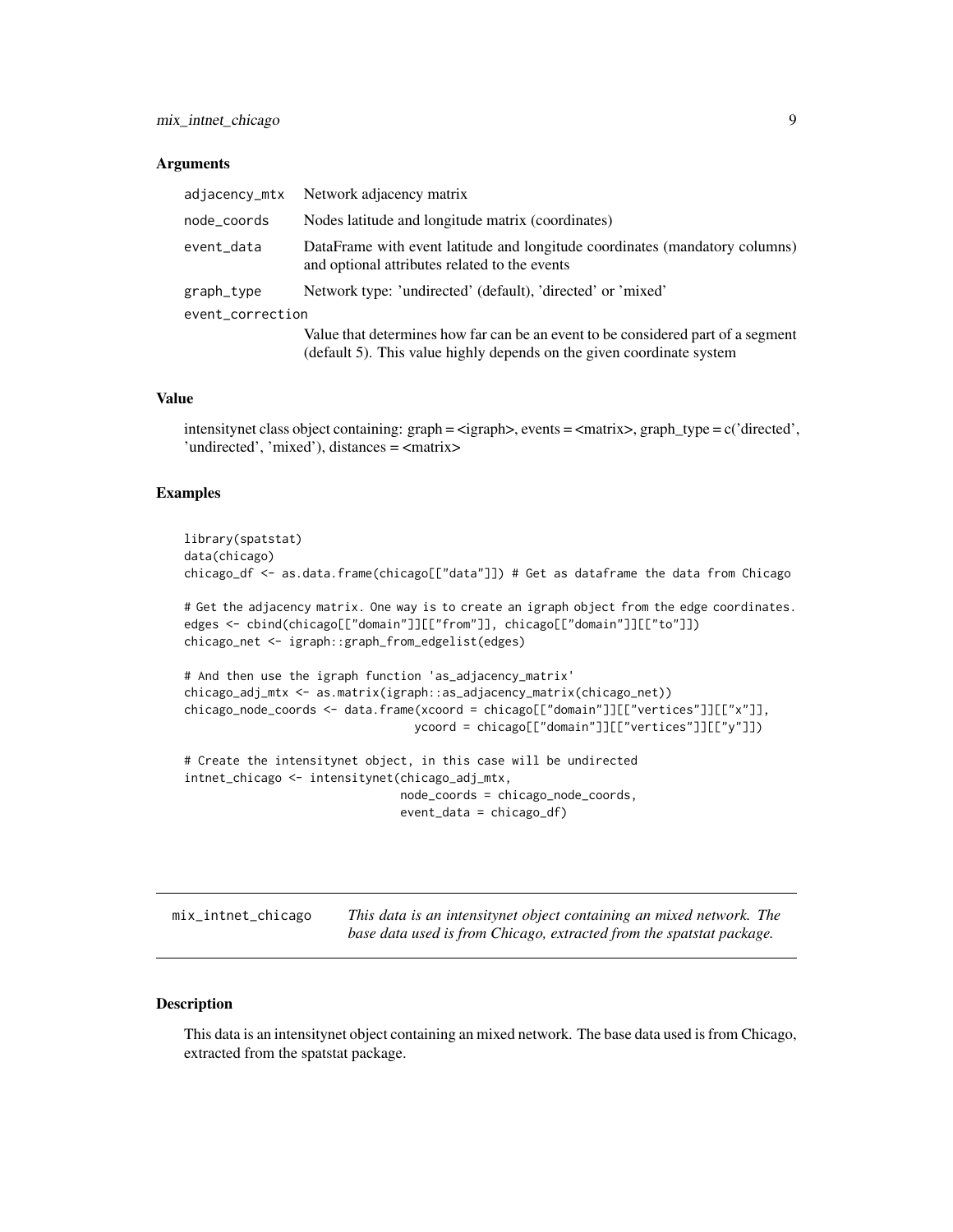#### Usage

mix\_intnet\_chicago

#### Format

An object of class intensitynet (inherits from intensitynetMix) of length 5.

#### Source

<https://rdrr.io/cran/spatstat.data/man/chicago.html>

NodeGeneralCorrelation

*It allows to compute different dependence statistics on the network for the given vector and for neighborhoods of distinct order. Such statistics are; correlation, covariance, Moran's I and Geary's C.*

#### Description

It allows to compute different dependence statistics on the network for the given vector and for neighborhoods of distinct order. Such statistics are; correlation, covariance, Moran's I and Geary's C.

#### Usage

```
NodeGeneralCorrelation(
  obj,
  dep_type,
  lag_max,
  intensity,
  partial_neighborhood = TRUE
)
```
Arguments

| obi                  | intensitynet object                                                                                                        |
|----------------------|----------------------------------------------------------------------------------------------------------------------------|
| dep_type             | 'correlation', 'covariance', moran', 'geary'. The type of dependence statistic to<br>be computed.                          |
| lag_max              | Maximum geodesic lag at which to compute dependence                                                                        |
| intensity            | Vector containing the values to calculate the specified dependency in the net-<br>work. Usually the node mean intensities. |
| partial_neighborhood |                                                                                                                            |
|                      | use partial neighborhood (TRUE) or cumulative (FALSE). TRUE by default                                                     |

# Value

A vector containing the dependence statistics (ascending from order 0).

<span id="page-9-0"></span>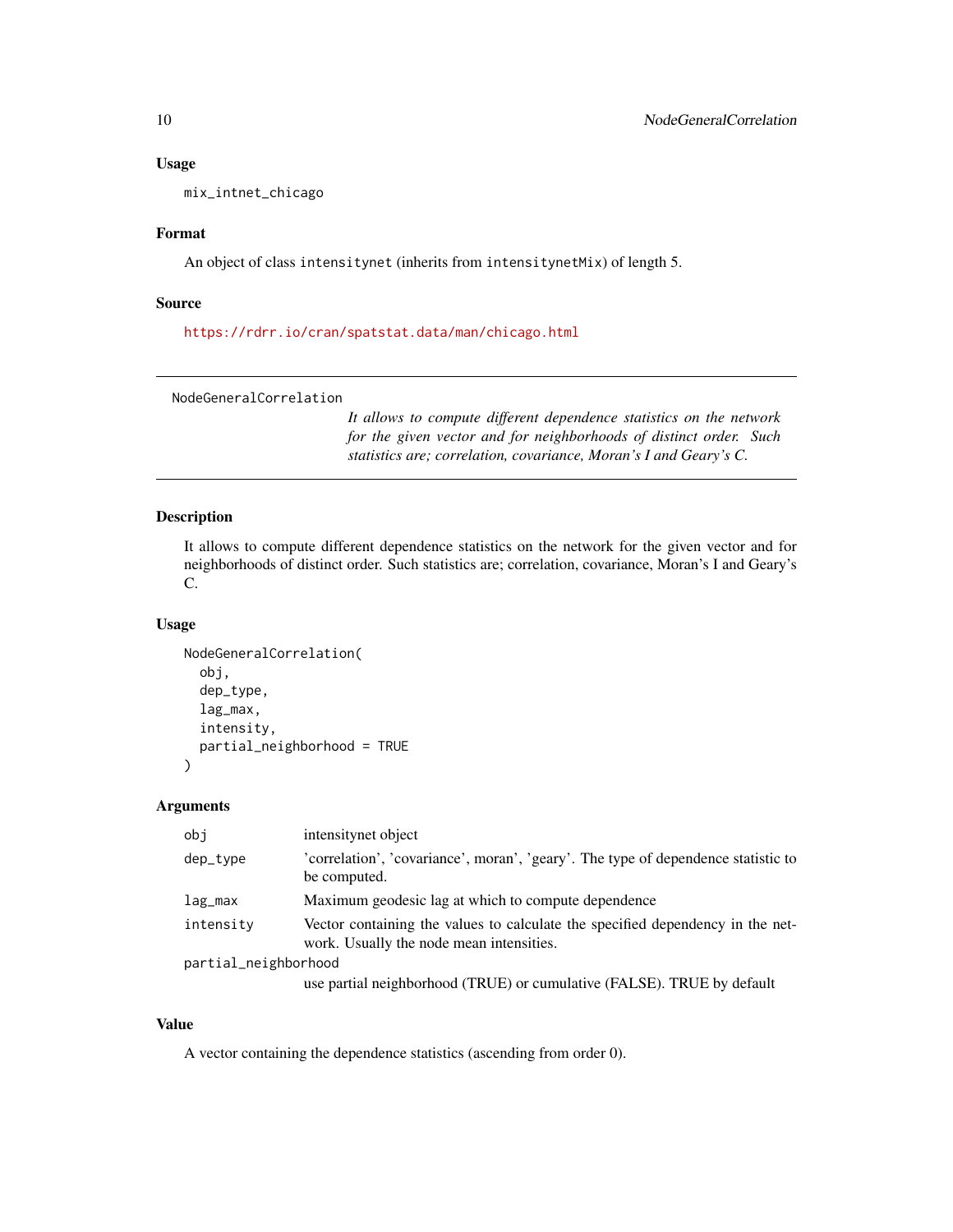#### <span id="page-10-0"></span>Examples

```
data("und_intnet_chicago")
g <- und_intnet_chicago$graph
gen_corr <- NodeGeneralCorrelation(und_intnet_chicago, dep_type = 'correlation', lag_max = 2,
                                   intensity = igraph::vertex_attr(g)$intensity)
```
NodeGeneralCorrelation.intensitynet

*It allows to compute different dependence statistics on the network for the given vector and for neighborhoods of distinct order. Such statistics are; correlation, covariance, Moran's I and Geary's C.*

# Description

It allows to compute different dependence statistics on the network for the given vector and for neighborhoods of distinct order. Such statistics are; correlation, covariance, Moran's I and Geary's C.

#### Usage

```
## S3 method for class 'intensitynet'
NodeGeneralCorrelation(
  obj,
  dep_type,
 lag_max,
  intensity,
 partial_neighborhood = TRUE
\lambda
```
# Arguments

| obi                  | intensitynet object                                                                                                        |
|----------------------|----------------------------------------------------------------------------------------------------------------------------|
| dep_type             | 'correlation', 'covariance', moran', 'geary'. The type of dependence statistic to<br>be computed.                          |
| lag_max              | Maximum geodesic lag at which to compute dependence                                                                        |
| intensity            | Vector containing the values to calculate the specified dependency in the net-<br>work. Usually the node mean intensities. |
| partial_neighborhood |                                                                                                                            |
|                      | use partial neighborhood (TRUE) or cumulative (FALSE). TRUE by default                                                     |

# Value

A vector containing the dependence statistics (ascending from order 0).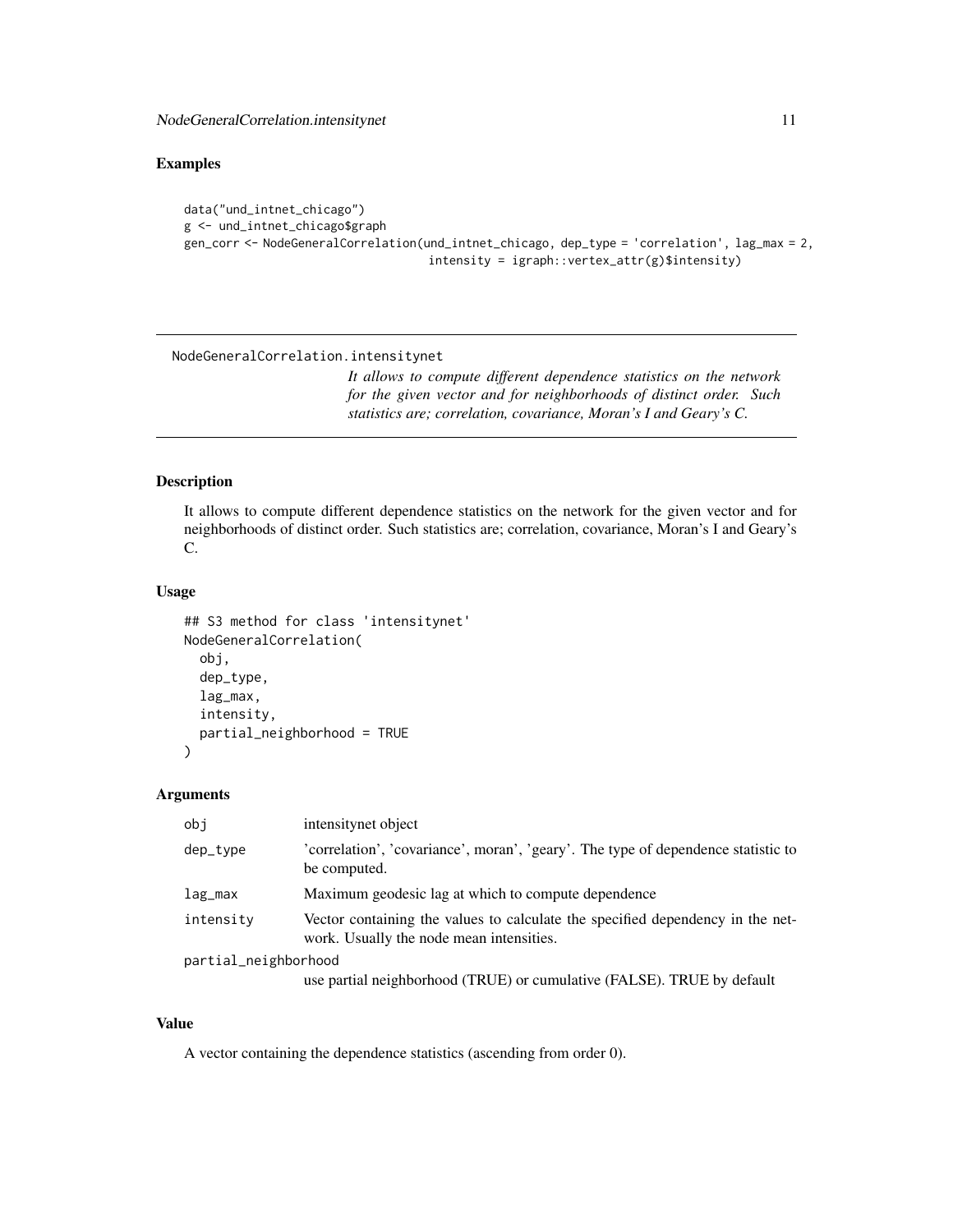#### Examples

```
data("und_intnet_chicago")
g <- und_intnet_chicago$graph
gen_corr <- NodeGeneralCorrelation(und_intnet_chicago, dep_type = 'correlation', lag_max = 2,
                                   intensity = ignph::vertex_attr(g)$$intensity)
```
nodeIntensity.intensitynetDir

*Given a node, calculates its mean intensities regarding in and out edges associated with the node.*

#### Description

Given a node, calculates its mean intensities regarding in and out edges associated with the node.

#### Usage

```
## S3 method for class 'intensitynetDir'
MeanNodeIntensity(obj, node_id)
```
#### Arguments

| obi     | intensitynetDir object |
|---------|------------------------|
| node id | ID of the node         |

#### Value

mean intensities of the given node for in and out edges

```
nodeIntensity.intensitynetMix
```
*Given a node, calculates its mean intensities depending on the edges associated with the node, those intensities are: in, out (for directed edges), undirected and total intensity.*

# Description

Given a node, calculates its mean intensities depending on the edges associated with the node, those intensities are: in, out (for directed edges), undirected and total intensity.

```
## S3 method for class 'intensitynetMix'
MeanNodeIntensity(obj, node_id)
```
<span id="page-11-0"></span>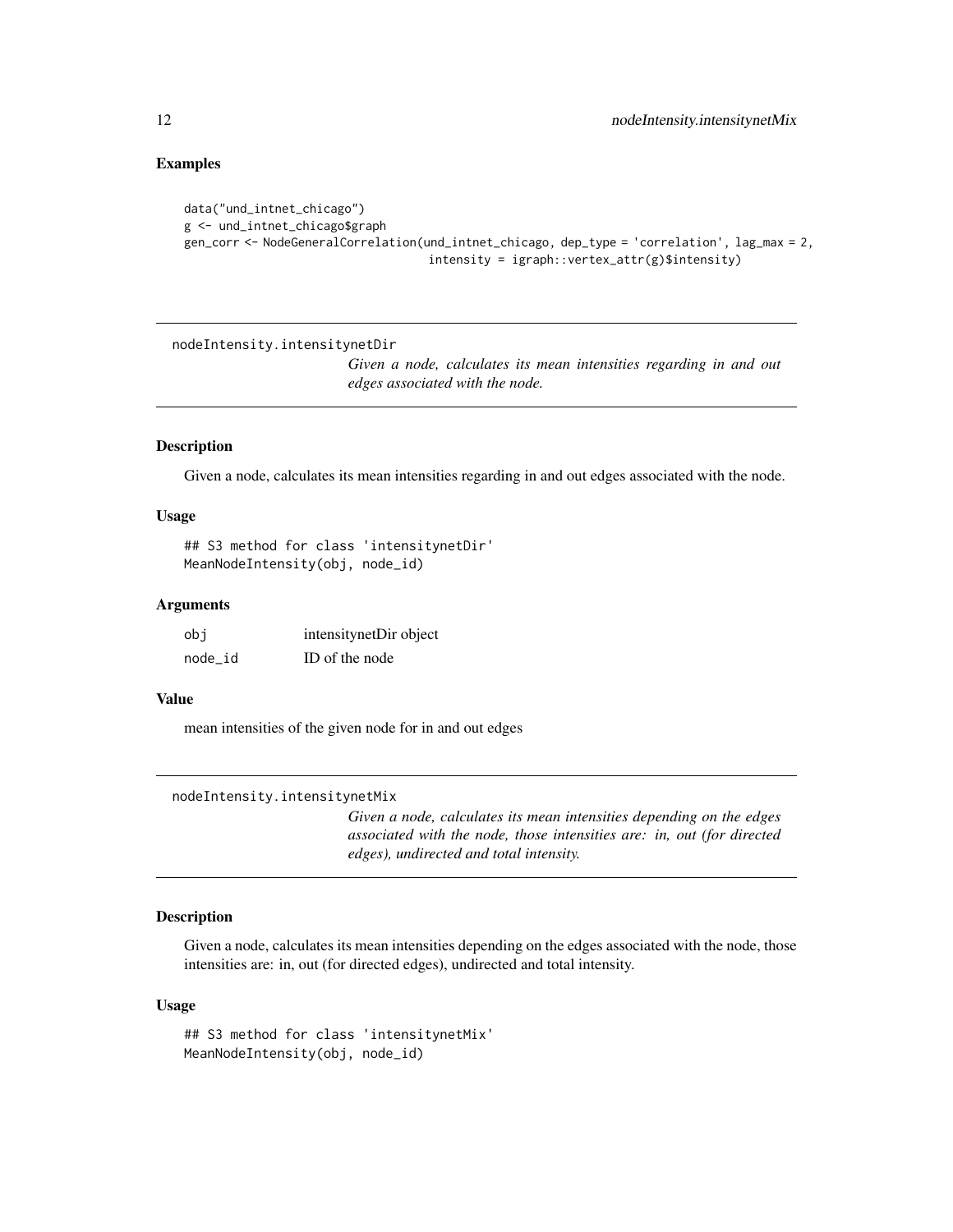<span id="page-12-0"></span>

| obi     | intensitynetMix object |
|---------|------------------------|
| node_id | ID of the node         |

#### Value

mean intensities of the given node for undirected edges, in and out directed and total intensity.

nodeIntensity.intensitynetUnd

*Calculates the mean intensity of the given node (intensity of all the edges of the node/number of edges of the node)*

#### Description

Calculates the mean intensity of the given node (intensity of all the edges of the node/number of edges of the node)

# Usage

## S3 method for class 'intensitynetUnd' MeanNodeIntensity(obj, node\_id)

# Arguments

| obi       | intensity net Und object |
|-----------|--------------------------|
| $node_id$ | ID of the node           |

# Value

mean intensity of the given node

NodeLocalCorrelation *Gives the node local Moran-I, Getis-Gstar or Geary-c correlations*

# Description

Gives the node local Moran-I, Getis-Gstar or Geary-c correlations

```
NodeLocalCorrelation(obj, dep_type = "moran", intensity)
```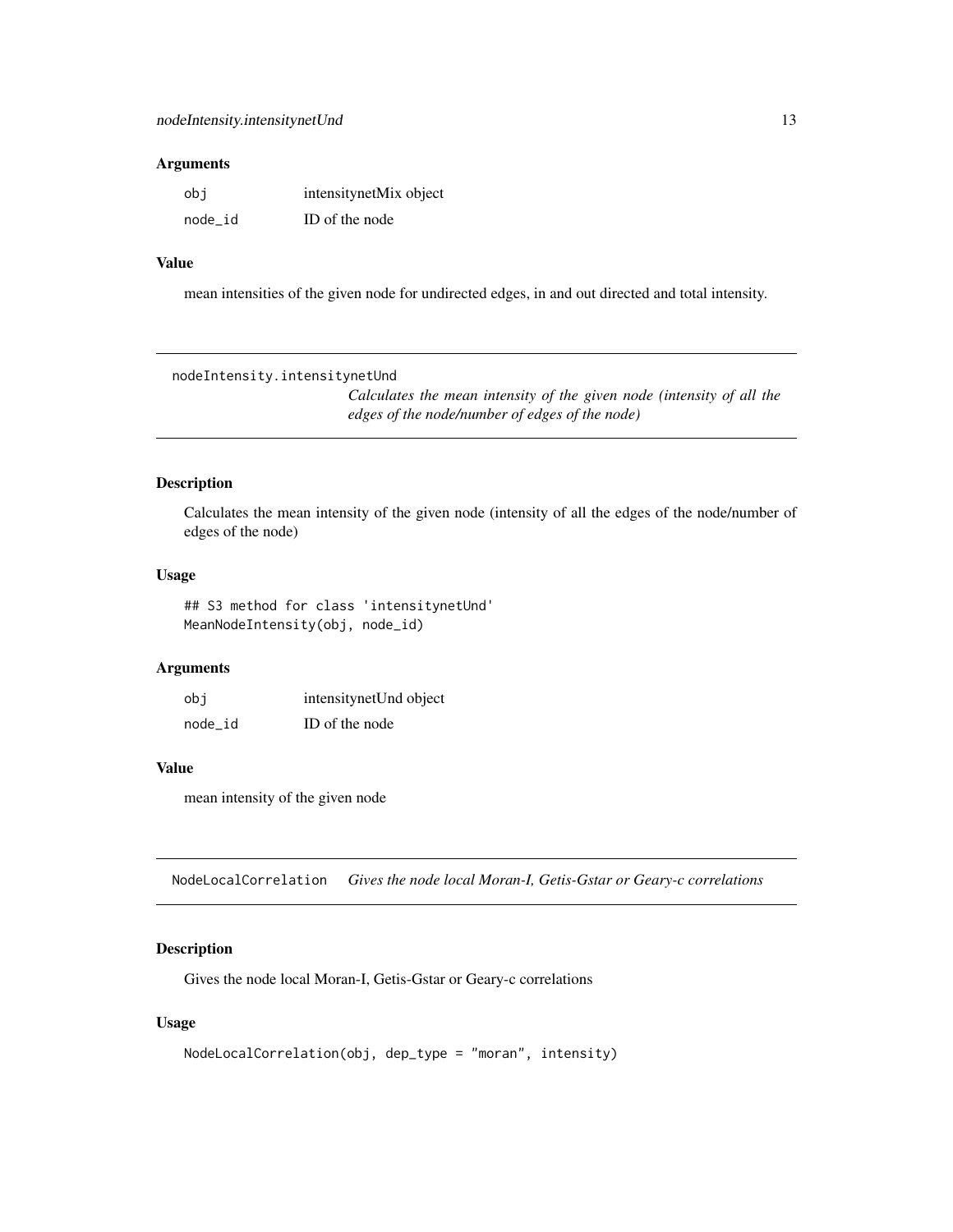<span id="page-13-0"></span>

| obi       | intensitynet object                                                                                                            |
|-----------|--------------------------------------------------------------------------------------------------------------------------------|
| dep_type  | 'moran', 'getis' or 'geary'. Type of local correlation to be computed (Moran-i,<br>Getis-Gstar, Geary-c), $default = 'moran'.$ |
| intensity | vector containing the values to calculate the specified correlation for each node<br>in the network.                           |

#### Value

a vector containing two values. The first value is a vector with the specified local correlations for each node. The second values is the given intensitynet class object but with the correlations added to the node attributes of its network.

# Source

\*"A Local Indicator of Multivariate SpatialAssociation: Extending Geary's c, Geographical Analysis" Luc Anselin (2018) <doi:10.1111/gean.12164>

#### Examples

```
## Not run:
data("und_intnet_chicago")
g <- und_intnet_chicago$graph
data_moran <- NodeLocalCorrelation(und_intnet_chicago,
                                   dep_type = 'moran',
                                   intensity = ignph::vertex_attr(g)$$intensity)moran_i <- data_moran$correlation
intnet <- data_moran$intnet
```
## End(Not run)

NodeLocalCorrelation.intensitynet

*Gives the node local Moran-I, Getis-Gstar or Geary-c correlations*

# Description

Gives the node local Moran-I, Getis-Gstar or Geary-c correlations

```
## S3 method for class 'intensitynet'
NodeLocalCorrelation(obj, dep_type = "moran", intensity)
```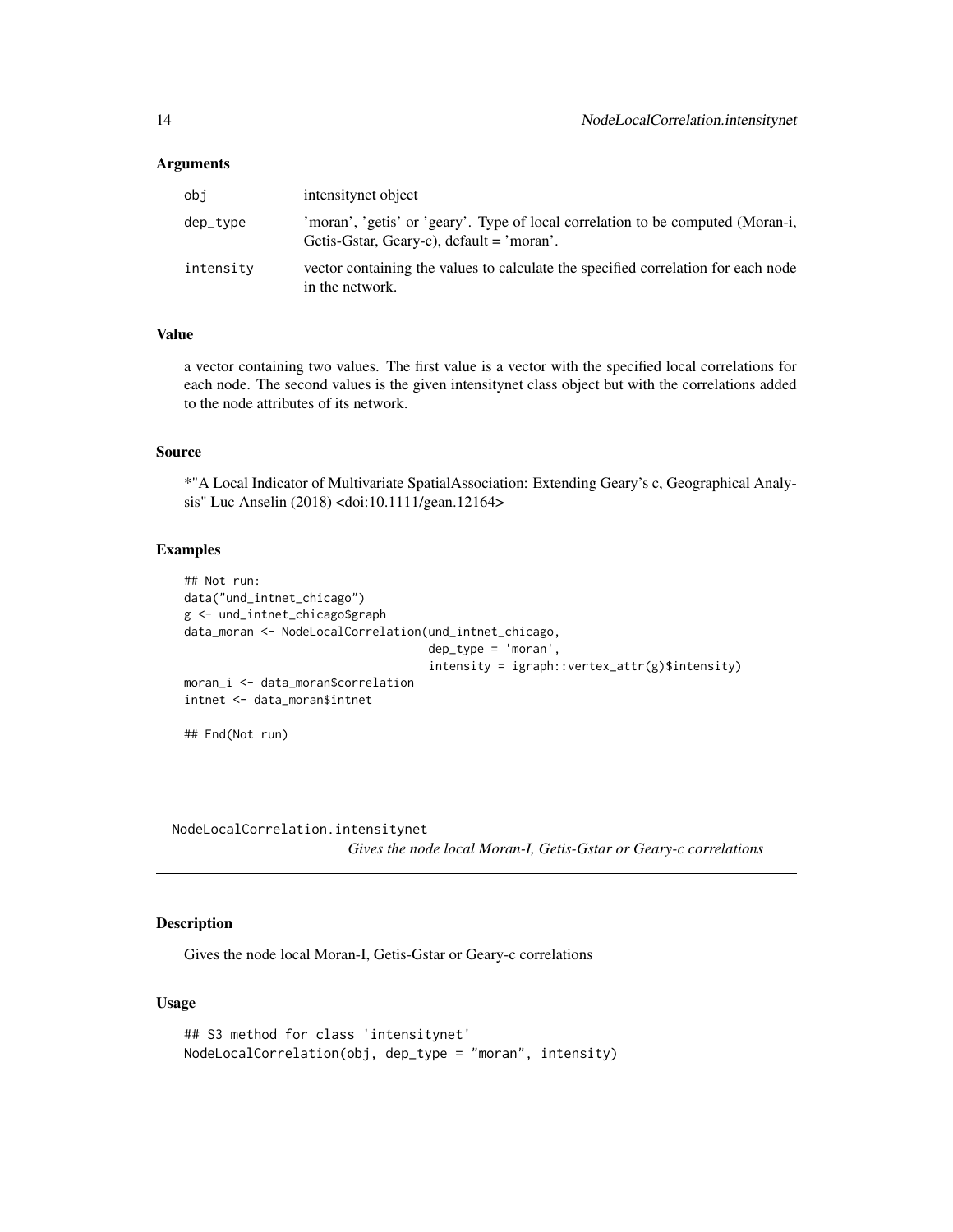# <span id="page-14-0"></span>PathTotalWeight 15

#### Arguments

| obi       | intensitynet object                                                                                                            |
|-----------|--------------------------------------------------------------------------------------------------------------------------------|
| dep_type  | 'moran', 'getis' or 'geary'. Type of local correlation to be computed (Moran-i,<br>Getis-Gstar, Geary-c), $default = 'moran'.$ |
| intensity | vector containing the values to calculate the specified correlation for each node<br>in the network.                           |

# Value

a vector containing two values. The first value is a vector with the specified local correlations for each node. The second values is the given intensitynet class object but with the correlations added to the node attributes of its network.

# Source

\*Luc Anselin. A Local Indicator of Multivariate SpatialAssociation: Extending Geary's c, Geographical Analysis 2018; doi: https://doi.org/10.1111/gean.12164

# Examples

```
## Not run:
data("und_intnet_chicago")
g <- und_intnet_chicago$graph
data_moran <- NodeLocalCorrelation(und_intnet_chicago,
                                   dep_type = 'moran',
                                   intensity = igraph::vertex_attr(g)$intensity)
moran_i <- data_moran$correlation
intnet <- data_moran$intnet
```
## End(Not run)

PathTotalWeight *Calculates the total weight of the given path*

#### Description

Calculates the total weight of the given path

#### Usage

```
PathTotalWeight(obj, path_nodes, weight = NA)
```
# Arguments

| obi        | intensitynet object                                                          |
|------------|------------------------------------------------------------------------------|
| path_nodes | vector containing the node ID's of the path                                  |
| weight     | an string specifying the type of weight to be computed. If no weight type is |
|            | provided, the function will calculate the total amount of edges. Default NA. |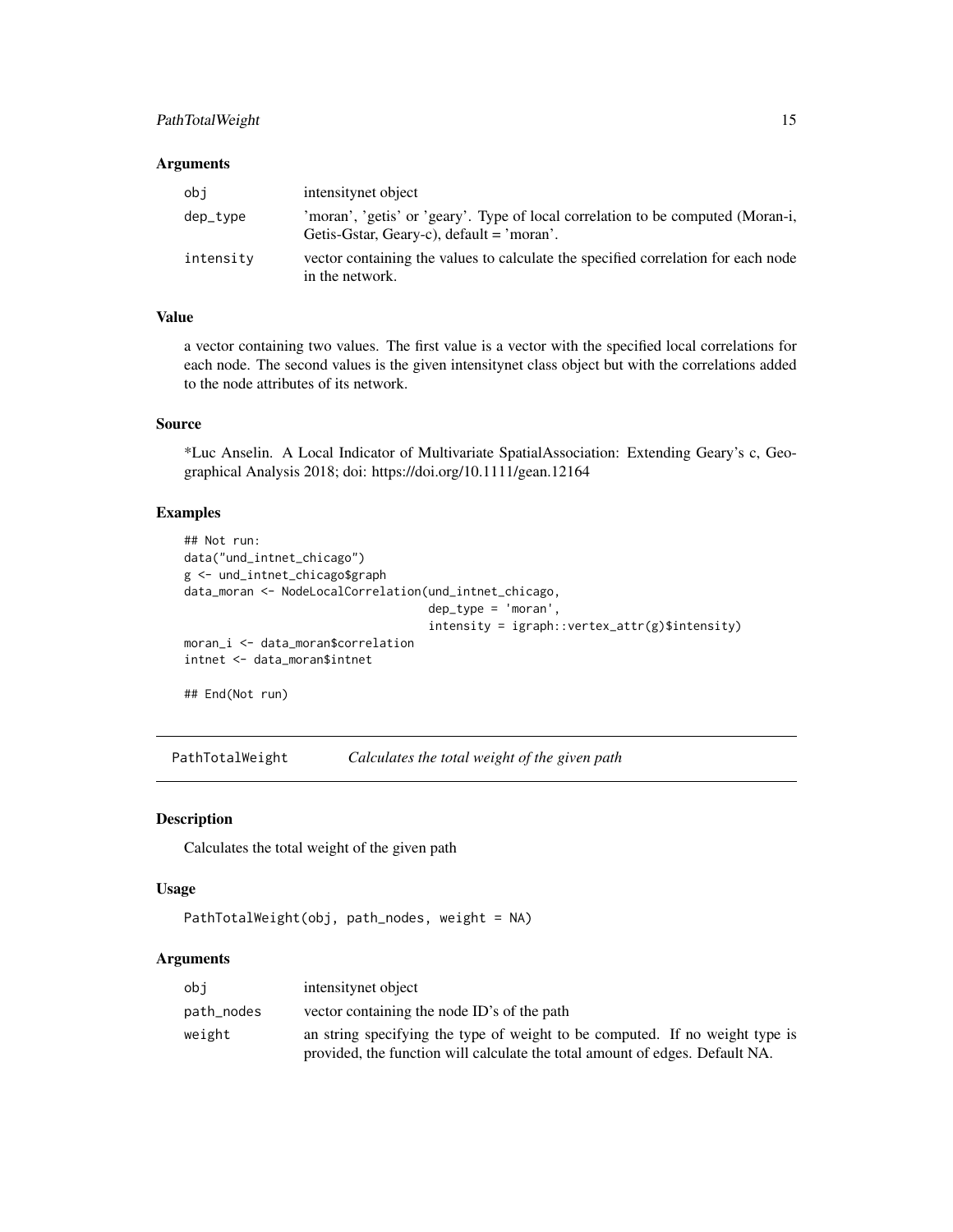# <span id="page-15-0"></span>Value

total weight of the path

# Examples

```
data("und_intnet_chicago")
PathTotalWeight(und_intnet_chicago, c('V115', 'V123', 'V125', 'V134'), weight = 'intensity')
```
PathTotalWeight.intensitynet

*Calculates the total weight of the given path*

# Description

Calculates the total weight of the given path

# Usage

```
## S3 method for class 'intensitynet'
PathTotalWeight(obj, path_nodes, weight = NA)
```
# Arguments

| obi        | intensitynet object                                                                                                                                          |
|------------|--------------------------------------------------------------------------------------------------------------------------------------------------------------|
| path_nodes | vector containing the node ID's of the path                                                                                                                  |
| weight     | an string specifying the type of weight to be computed. If no weight type is<br>provided, the function will calculate the total amount of edges. Default NA. |

# Value

total weight of the path

# Examples

```
data("und_intnet_chicago")
PathTotalWeight(und_intnet_chicago, c('V115', 'V123', 'V125', 'V134'), weight = 'intensity')
```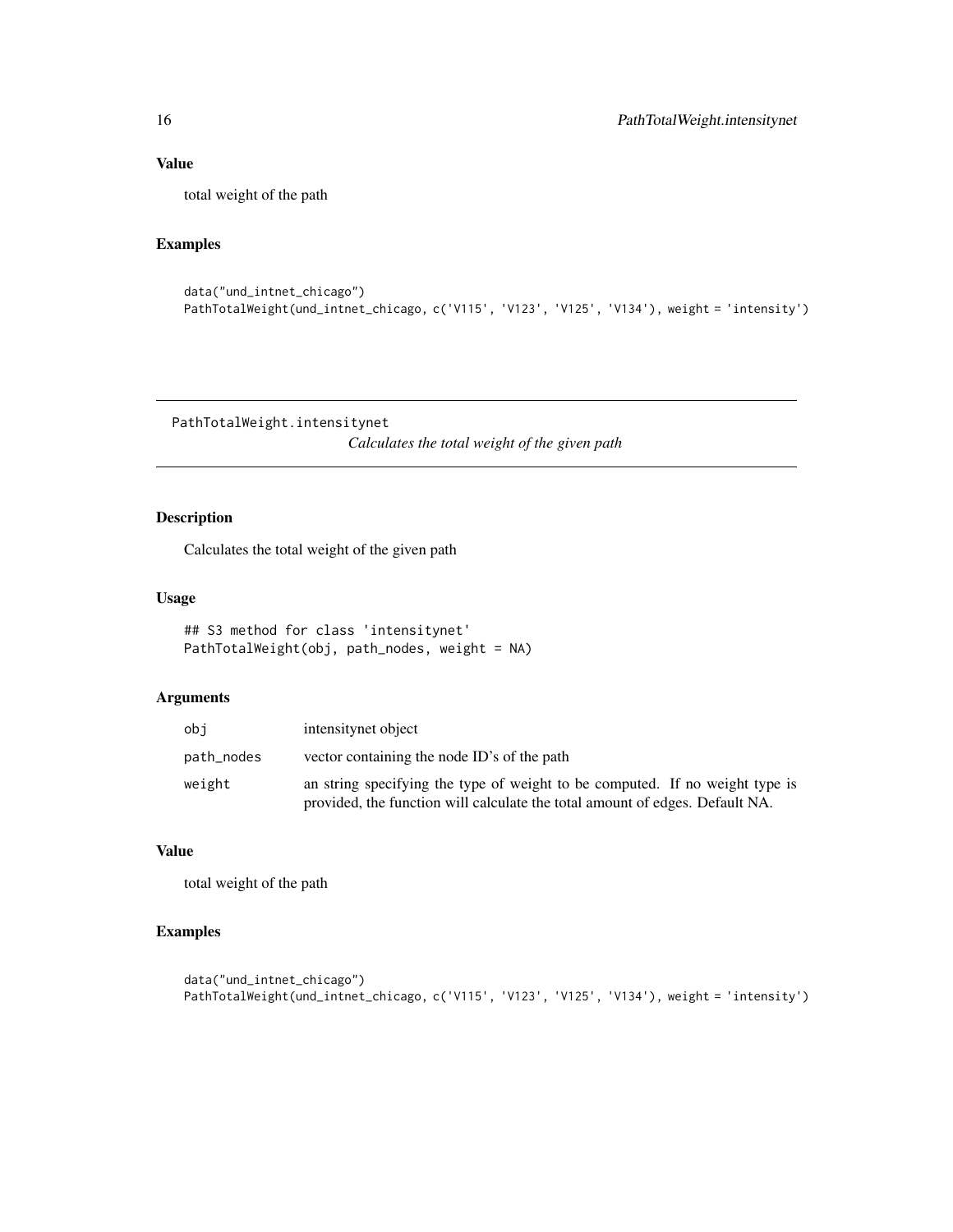<span id="page-16-0"></span>plot.intensitynetDir *Plot intensitynet object*

# Description

Plot intensitynet object

# Usage

```
## S3 method for class 'intensitynetDir'
plot(
  x,
  vertex_labels = "none",
  edge_labels = "none",
  xy\_\nexists x \in S = \text{TRUE}enable_grid = FALSE,
  show_events = FALSE,
  alpha = 1,
  path = NULL,
  ...
)
```
# Arguments

| $\mathsf{x}$  | intensitynet object                                                                                                                                    |
|---------------|--------------------------------------------------------------------------------------------------------------------------------------------------------|
| vertex_labels | list -> labels for the vertices                                                                                                                        |
| edge_labels   | list -> labels for the edges                                                                                                                           |
| xy_axes       | show the x and y axes                                                                                                                                  |
| enable_grid   | draw a background grid                                                                                                                                 |
| show_events   | option to show the events as orange squares, FALSE by default                                                                                          |
| alpha         | optional argument to set the transparency of the events (show_events = TRUE).<br>The range is from 0.1 (transparent) to 1 (opaque). Default: alpha = 1 |
| path          | vector with the nodes of the path to be highlighted. Default NULL                                                                                      |
| $\cdots$      | extra arguments for the plot                                                                                                                           |

# Value

No return value, same as graphics::plot.

# Examples

```
data("dir_intnet_chicago")
plot(dir_intnet_chicago) # basic plot
plot(dir_intnet_chicago, enable_grid = TRUE) # with grid
```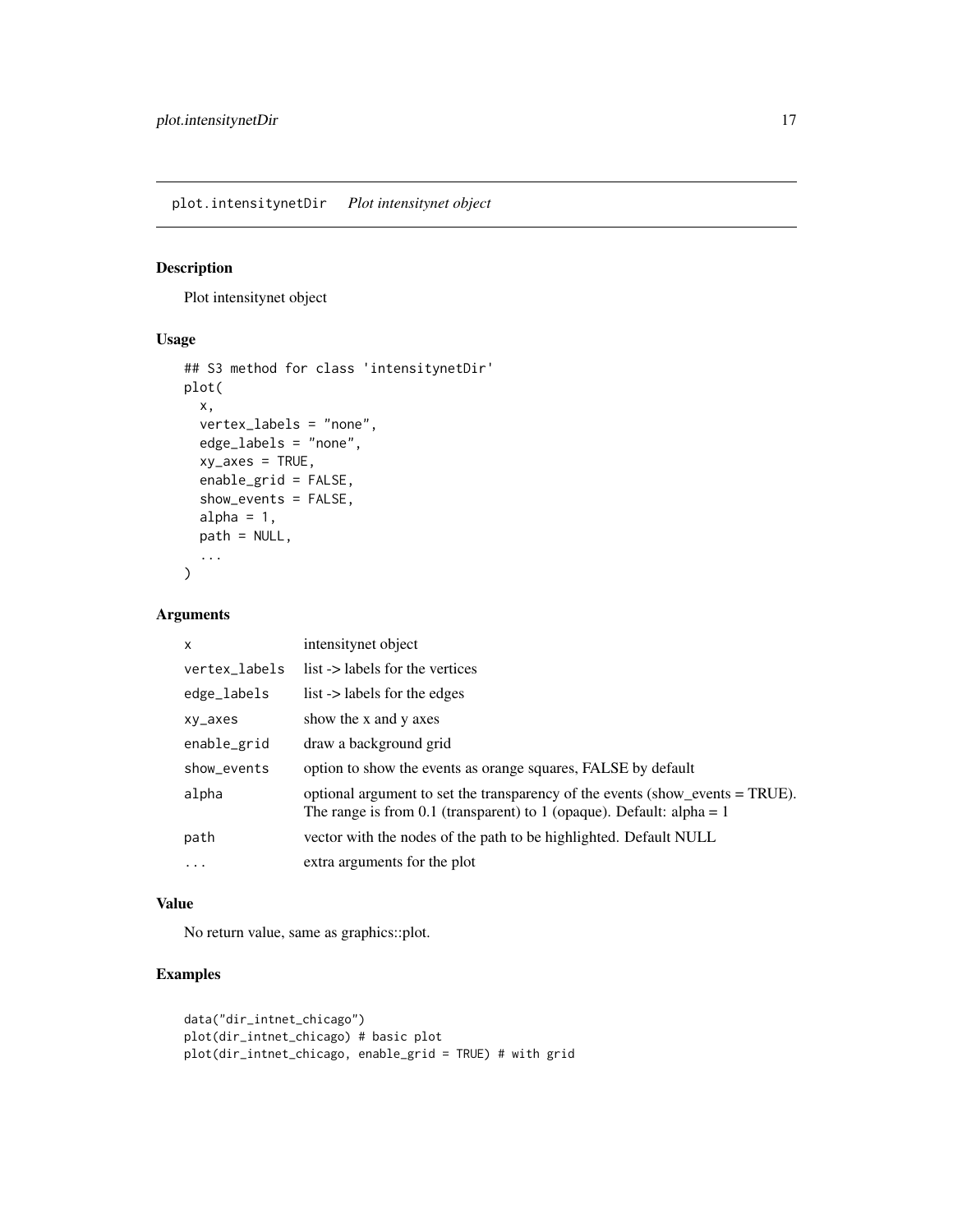```
plot(dir_intnet_chicago, xy_axes = FALSE) # without axes
plot(dir_intnet_chicago, path = c("V1","V2","V24","V25","V26","V48")) # highlight a path
```
plot.intensitynetMix *Plot intensitynet object*

# Description

Plot intensitynet object

# Usage

```
## S3 method for class 'intensitynetMix'
plot(
  x,
  vertex_labels = "none",
  edge_labels = "none",
  xy\_\nexists x \in S = TRUE,
  enable_grid = FALSE,
  show_events = FALSE,
  path = NULL,
  alpha = 1,
  ...
\mathcal{L}
```
# Arguments

| $\times$      | intensitynet object                                                                                                                                    |
|---------------|--------------------------------------------------------------------------------------------------------------------------------------------------------|
| vertex_labels | list -> labels for the vertices                                                                                                                        |
| edge_labels   | list -> labels for the edges                                                                                                                           |
| xy_axes       | show the x and y axes                                                                                                                                  |
| enable_grid   | draw a background grid                                                                                                                                 |
| show_events   | option to show the events as orange squares, FALSE by default                                                                                          |
| path          | vector with the nodes of the path to be highlighted. Default NULL                                                                                      |
| alpha         | optional argument to set the transparency of the events (show_events = TRUE).<br>The range is from 0.1 (transparent) to 1 (opaque). Default: alpha = 1 |
| $\cdots$      | extra arguments for the plot                                                                                                                           |

#### Value

No return value, same as graphics::plot.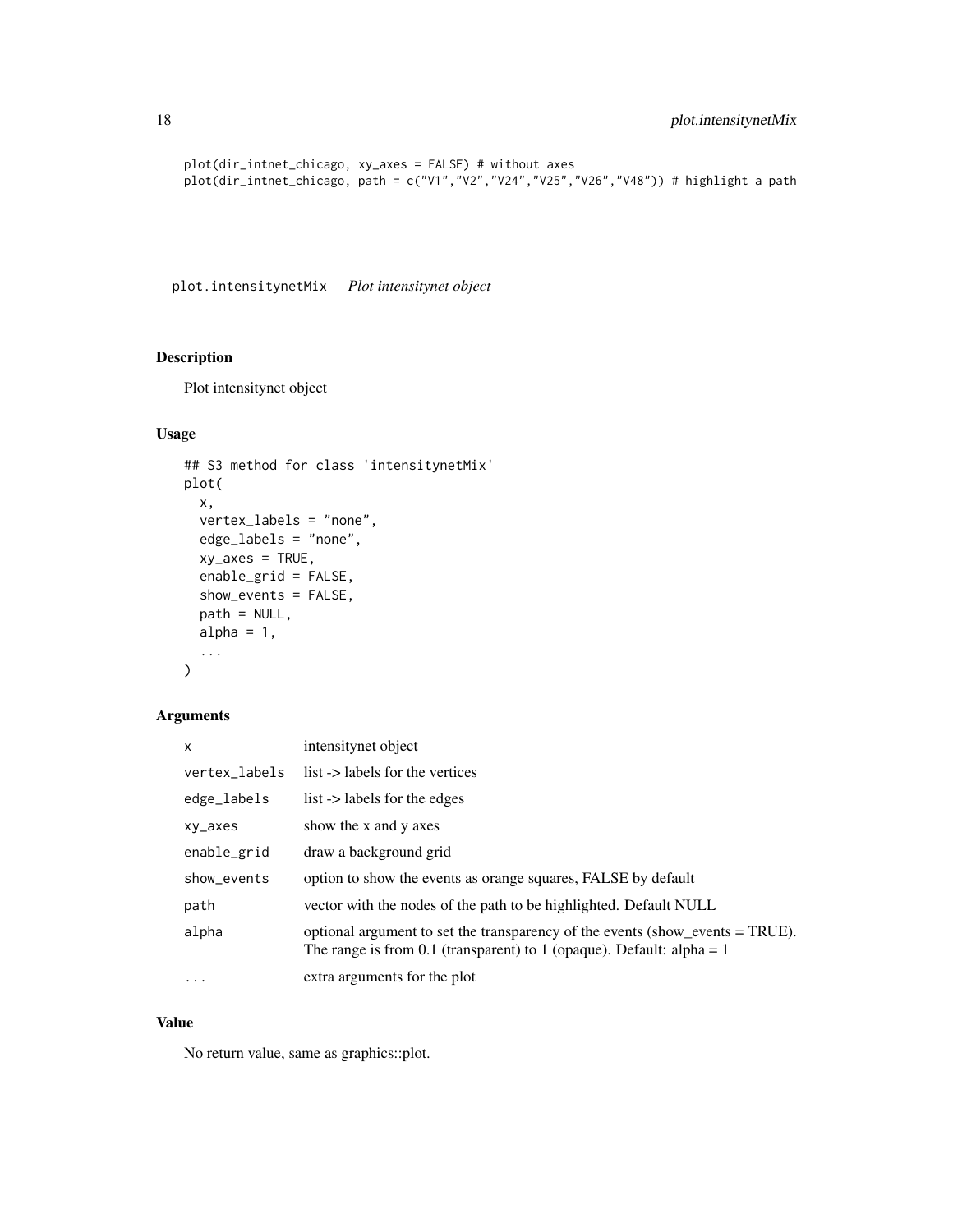# <span id="page-18-0"></span>plot.intensitynetUnd 19

# Examples

```
data("mix_intnet_chicago")
plot(mix_intnet_chicago) # basic plot
plot(mix_intnet_chicago, enable_grid = TRUE) # with grid
plot(mix_intnet_chicago, xy_axes = FALSE) # without axes
plot(mix_intnet_chicago, path = c("V1","V2","V24","V25","V26","V48")) # highlight a path
```
plot.intensitynetUnd *Plot intensitynet object*

# Description

Plot intensitynet object

#### Usage

```
## S3 method for class 'intensitynetUnd'
plot(
  x,
  vertex_labels = "none",
  edge_labels = "none",
  xy\_\nexists x \in S = TRUE,
  enable_grid = FALSE,
  show_events = FALSE,
  alpha = 1,
  path = NULL,
  ...
)
```
# Arguments

| $\mathsf{x}$  | intensitynet object                                                                                                                                    |
|---------------|--------------------------------------------------------------------------------------------------------------------------------------------------------|
| vertex_labels | list -> labels for the vertices                                                                                                                        |
| edge_labels   | list -> labels for the edges                                                                                                                           |
| xy_axes       | show the x and y axes                                                                                                                                  |
| enable_grid   | draw a background grid                                                                                                                                 |
| show_events   | option to show the events as orange squares, FALSE by default                                                                                          |
| alpha         | optional argument to set the transparency of the events (show_events = TRUE).<br>The range is from 0.1 (transparent) to 1 (opaque). Default: alpha = 1 |
| path          | vector with the nodes of the path to be highlighted. Default NULL                                                                                      |
| $\ddotsc$     | extra arguments for the plot                                                                                                                           |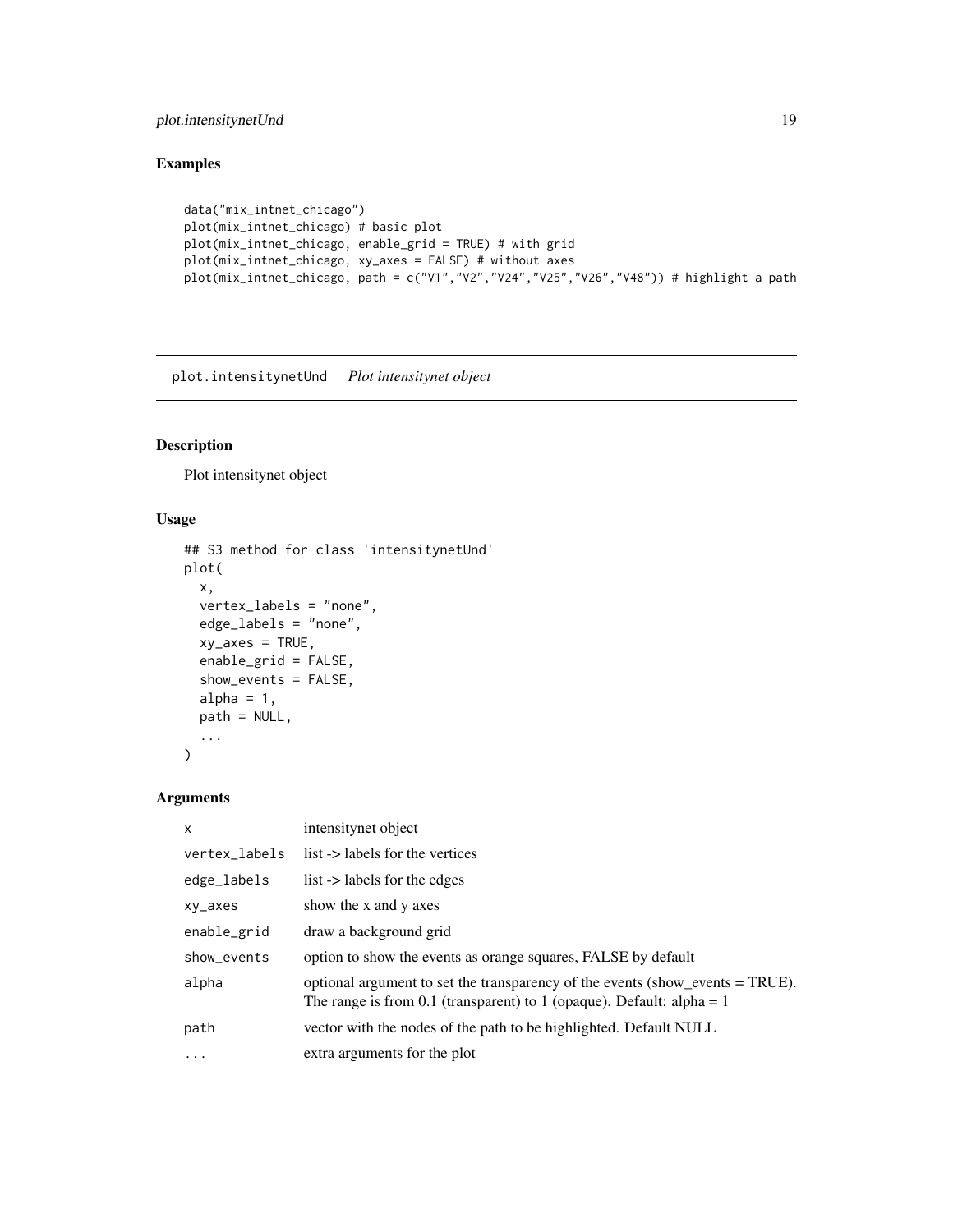# <span id="page-19-0"></span>Value

No return value, same as graphics::plot.

# Examples

```
data("und_intnet_chicago")
plot(und_intnet_chicago) # basic plot
plot(und_intnet_chicago, enable_grid = TRUE) # with grid
plot(und_intnet_chicago, xy_axes = FALSE) # without axes
plot(und_intnet_chicago, path = c("V1","V2","V24","V25","V26","V48")) # highlight a path
```
PlotHeatmap *Plot the network correlations or intensities.*

# Description

Plot the network correlations or intensities.

#### Usage

```
PlotHeatmap(
  obj,
  heat_type = "none",
  intensity_type = "none",
  net_vertices = NULL,
 net_edges = NULL,
  show_events = FALSE,
 alpha = 1,
  ...
)
```
#### Arguments

| obj            | intensitynet object                                                                                                                                                                                                                                                                                                                                                                                                                                                                                                |
|----------------|--------------------------------------------------------------------------------------------------------------------------------------------------------------------------------------------------------------------------------------------------------------------------------------------------------------------------------------------------------------------------------------------------------------------------------------------------------------------------------------------------------------------|
| heat_type      | a string with the desired heatmap to be plotted, the options are; 'moran': Local<br>Moran-i correlation (with 999 permutations), 'geary': Local Geary-c correla-<br>tion. The correlations will use the indicated intensity type, 'v_intensity': vertex<br>mean intensity, 'e_intensity': edge intensity, mark name: name of the mark<br>(string) to plot its edge proportion, 'none': plain map.                                                                                                                  |
| intensity_type | name of the vertex intensity used to plot the heatmap for moran, geary and<br>v_intensity options (of the heat_type argument). The options are; For undirected<br>networks: 'intensity'. For directed networks: 'intensity_in' or 'intensity_out'.<br>For mixed networks: 'intensity_in', 'intensity_out', 'intensity_und' or 'inten-<br>sity_all'. If the intensity parameter is 'none', the function will use, if exist, the<br>intensity (undirected) or intensity in (directed) values from the network nodes. |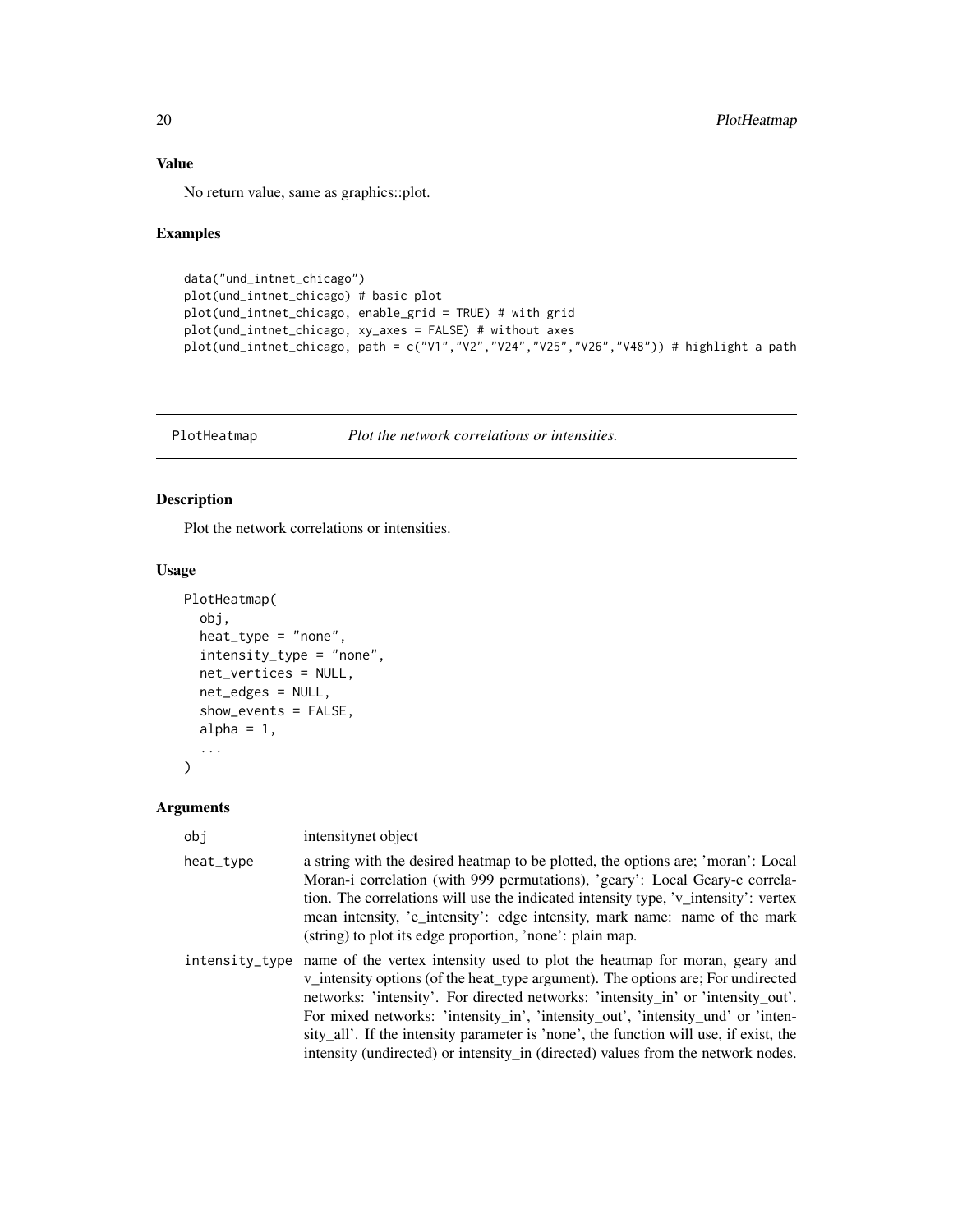<span id="page-20-0"></span>

|              | If the heat type is 'e_intensity', this parameter will be skipped and plot the edge<br>intensities instead.                                            |
|--------------|--------------------------------------------------------------------------------------------------------------------------------------------------------|
| net_vertices | chosen vertices to plot the heatmap (or its related edges in case to plot the edge<br>heatmap)                                                         |
| net_edges    | chosen edges to plot the heatmap, can be either the edge id's or its node end-<br>points (e.j. $c(1,2, 2,3, 7,8)$ )                                    |
| show_events  | option to show the events as orange squares, FALSE by default                                                                                          |
| alpha        | optional argument to set the transparency of the events (show_events = TRUE).<br>The range is from 0.1 (transparent) to 1 (opaque). Default: alpha = 1 |
| $\ddotsc$    | extra arguments for the class ggplot                                                                                                                   |

# Value

The plot of the heatmap with class c("gg", "ggplot")

#### Examples

```
## Not run:
data("und_intnet_chicago")
PlotHeatmap(und_intnet_chicago, heat_type='moran')
```
## End(Not run)

PlotHeatmap.intensitynet

*Plot the network correlations or intensities.*

#### Description

Plot the network correlations or intensities.

```
## S3 method for class 'intensitynet'
PlotHeatmap(
  obj,
  heat_type = "none",
  intensity_type = "none",
 net_vertices = NULL,
 net_edges = NULL,
  show_events = FALSE,
 alpha = 1,
  ...
\mathcal{L}
```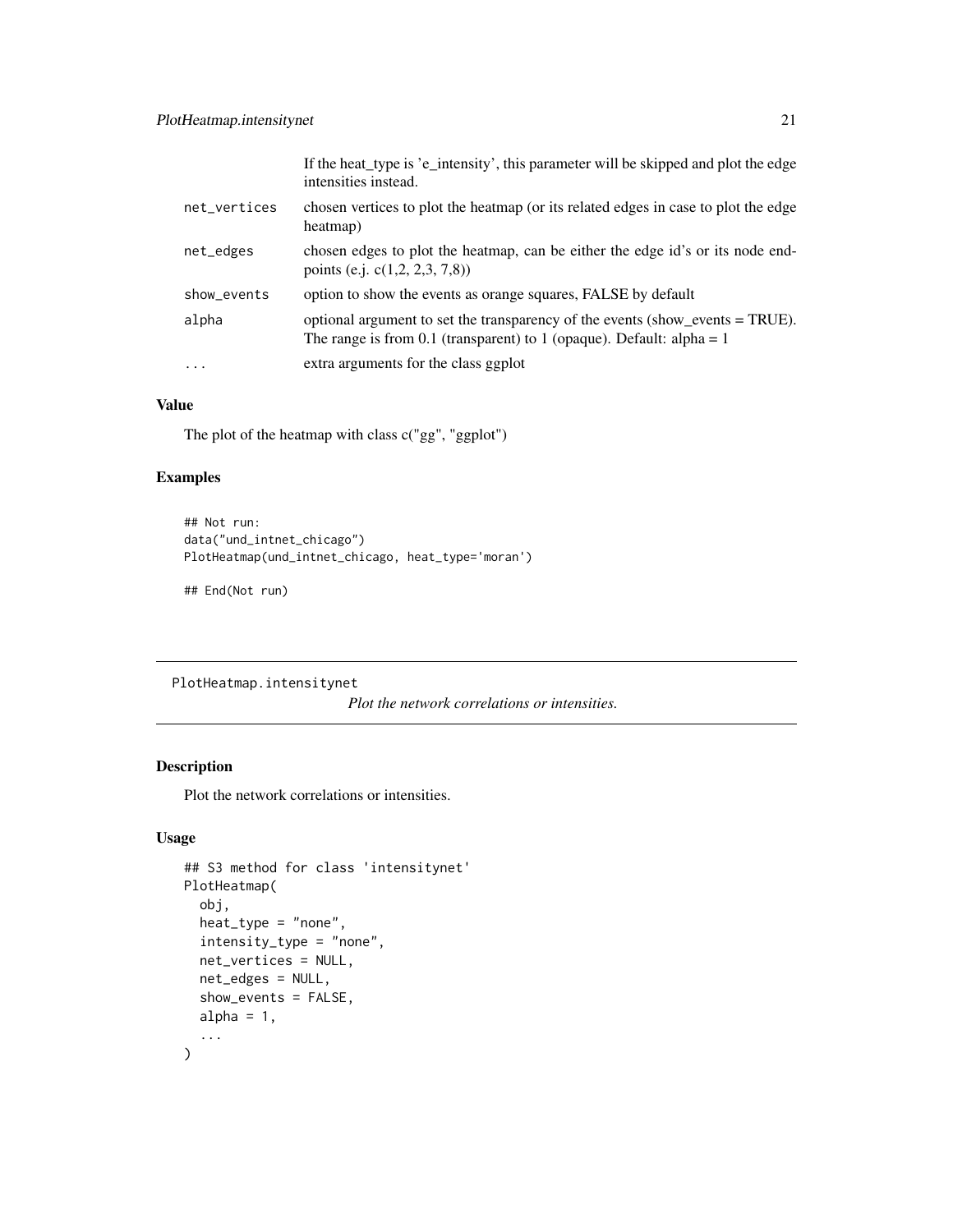<span id="page-21-0"></span>

| obj            | intensitynet object                                                                                                                                                                                                                                                                                                                                                                                                                                                                                                                                                                                                               |
|----------------|-----------------------------------------------------------------------------------------------------------------------------------------------------------------------------------------------------------------------------------------------------------------------------------------------------------------------------------------------------------------------------------------------------------------------------------------------------------------------------------------------------------------------------------------------------------------------------------------------------------------------------------|
| heat_type      | a string with the desired heatmap to be plotted, the options are; 'moran': Local<br>Moran-i correlation (with 999 permutations), 'geary': Local Geary-c correla-<br>tion. The correlations will use the indicated intensity type, 'v_intensity': vertex<br>mean intensity, 'e_intensity': edge intensity, mark name: name of the mark<br>(string) to plot its edge proportion, 'none': plain map.                                                                                                                                                                                                                                 |
| intensity_type | name of the vertex intensity used to plot the heatmap for moran, geary and<br>v_intensity options (of the heat_type argument). The options are; For undirected<br>networks: 'intensity'. For directed networks: 'intensity_in' or 'intensity_out'.<br>For mixed networks: 'intensity_in', 'intensity_out', 'intensity_und' or 'inten-<br>sity_all'. If the intensity parameter is 'none', the function will use, if exist, the<br>intensity (undirected) or intensity_in (directed) values from the network nodes.<br>If the heat_type is 'e_intensity', this parameter will be skipped and plot the edge<br>intensities instead. |
| net_vertices   | chosen vertices to plot the heatmap                                                                                                                                                                                                                                                                                                                                                                                                                                                                                                                                                                                               |
| net_edges      | chosen edges to plot the heatmap, can be either the edge id's or its node end-<br>points (e.j. c(1,2, 2,3, 7,8))                                                                                                                                                                                                                                                                                                                                                                                                                                                                                                                  |
| show_events    | option to show the events as orange squares, FALSE by default                                                                                                                                                                                                                                                                                                                                                                                                                                                                                                                                                                     |
| alpha          | optional argument to set the transparency of the events (show_events = TRUE).<br>The range is from 0.1 (transparent) to 1 (opaque). Default: alpha = 1                                                                                                                                                                                                                                                                                                                                                                                                                                                                            |
| $\cdots$       | extra arguments for the class ggplot                                                                                                                                                                                                                                                                                                                                                                                                                                                                                                                                                                                              |

#### Value

The plot of the heatmap with class c("gg", "ggplot")

# Examples

```
## Not run:
data("und_intnet_chicago")
PlotHeatmap(und_intnet_chicago, heat_type='moran')
```
## End(Not run)

PlotNeighborhood *Plot the net and the events in the neighborhood area of the given node*

# Description

Plot the net and the events in the neighborhood area of the given node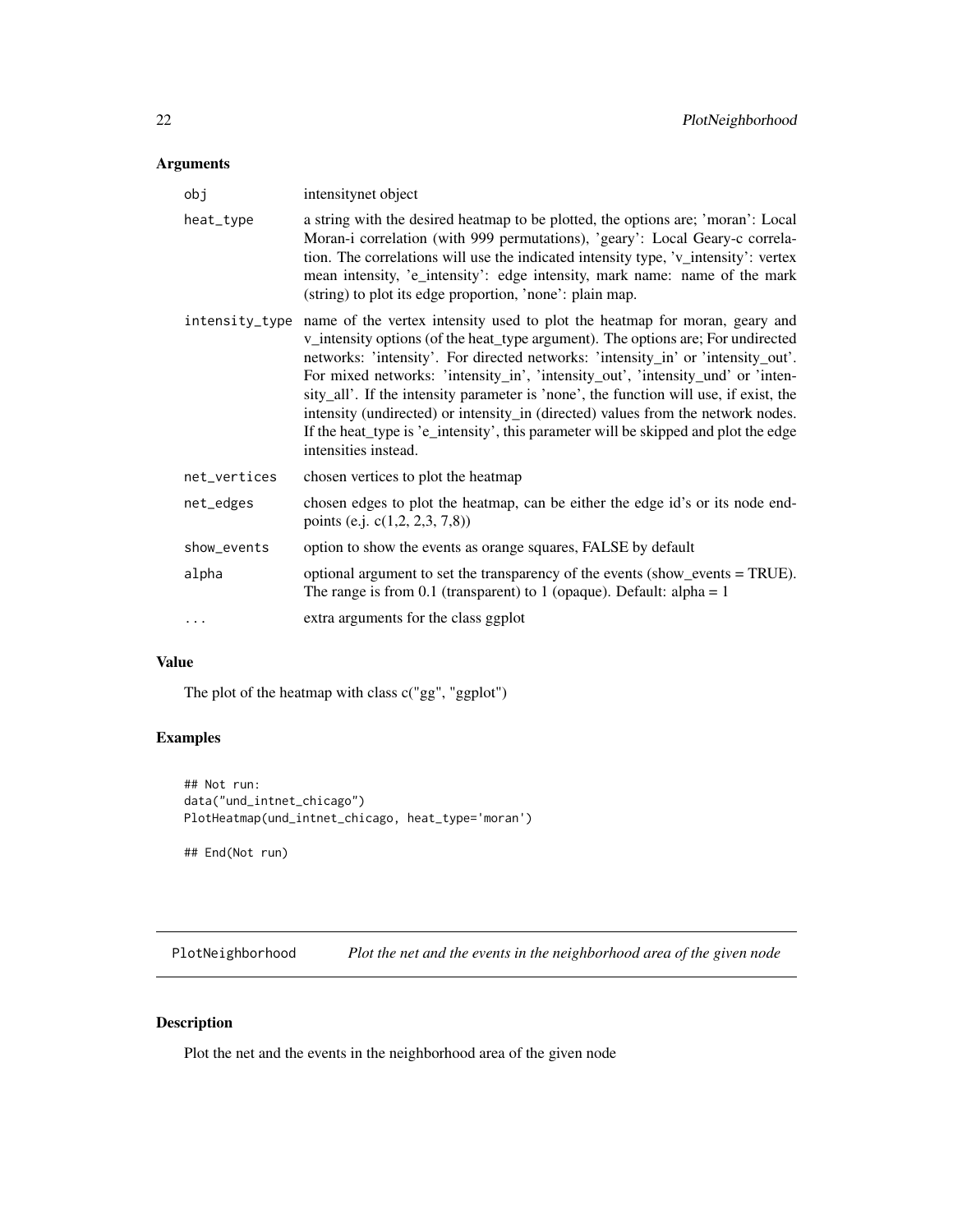# <span id="page-22-0"></span>Usage

PlotNeighborhood(obj, node\_id, ...)

#### Arguments

| obi               | intensitynet object                           |
|-------------------|-----------------------------------------------|
| node id           | Id of the node which the plot will be focused |
| $\cdot\cdot\cdot$ | Extra arguments for plotting                  |

# Value

No return value, just plots the neighborhood and the events.

#### Examples

data("und\_intnet\_chicago") PlotNeighborhood(und\_intnet\_chicago, node\_id = 'V300')

PlotNeighborhood.intensitynet

*Plot the net and the events in the neighborhood area of the given node*

#### Description

Plot the net and the events in the neighborhood area of the given node

# Usage

```
## S3 method for class 'intensitynet'
PlotNeighborhood(obj, node_id, ...)
```
#### Arguments

| obi     | intensitynet object                           |
|---------|-----------------------------------------------|
| node id | Id of the node which the plot will be focused |
| .       | Extra arguments for plotting                  |

#### Value

No return value, just plots the neighborhood and the events.

# Examples

```
data("und_intnet_chicago")
PlotNeighborhood(und_intnet_chicago, node_id = 'V300')
```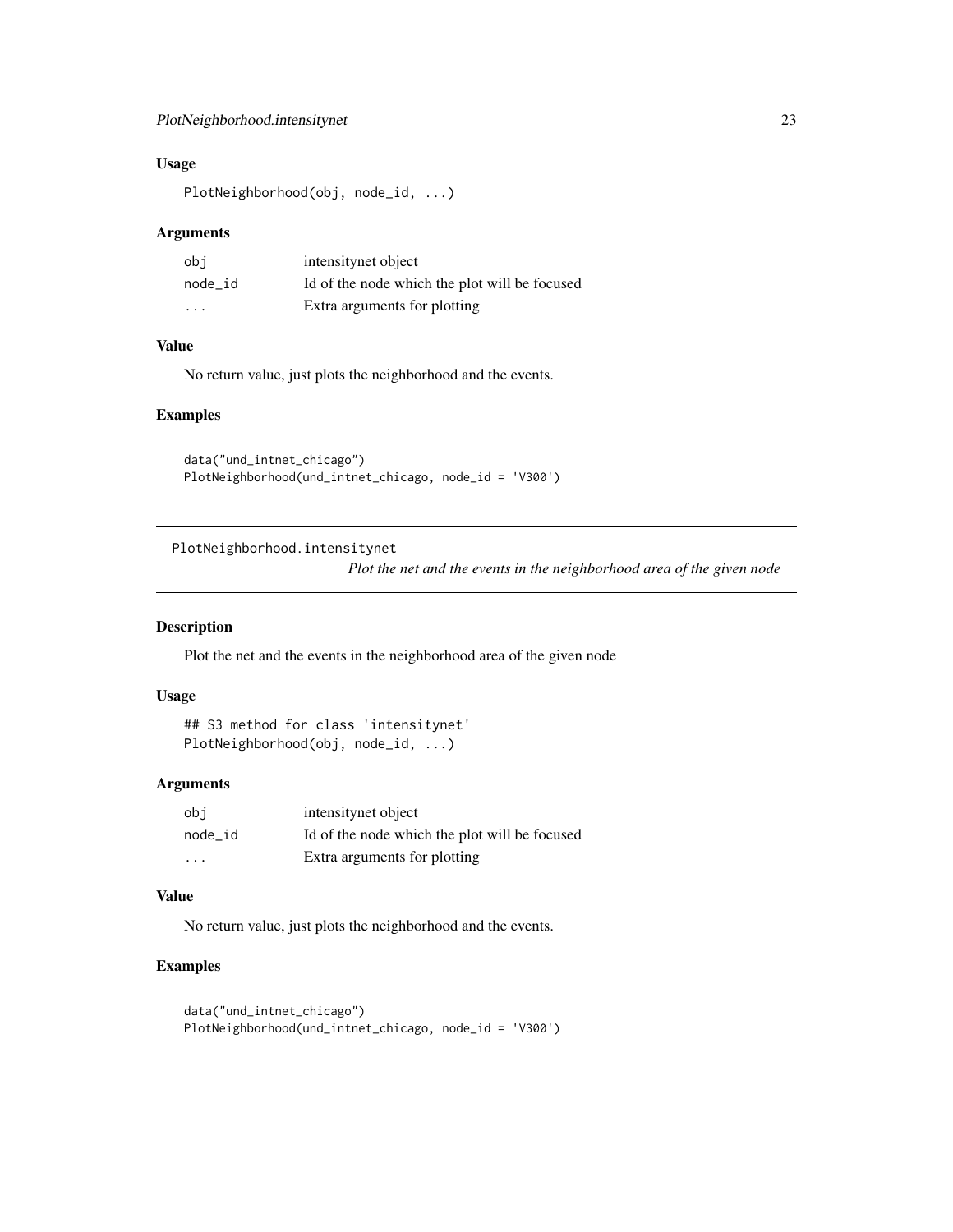<span id="page-23-0"></span>PointToLine.netTools *Return the distance between an event and the line (not segment) formed by two nodes.*

#### Description

Return the distance between an event and the line (not segment) formed by two nodes.

#### Usage

```
## S3 method for class 'netTools'
PointToLine(obj)
```
#### Arguments

obj netTools object -> list(p1:c(coordx, coordy), p2:c(coordx, coordy), e:c(coordx, coordy))

#### Value

the distance to the line

```
PointToSegment.netTools
```
*Return the shortest distance between an event and a set of segments.*

# Description

Return the shortest distance between an event and a set of segments.

#### Usage

```
PointToSegment(obj)
```
# Arguments

| obj | netTools object -> list(p1:matrix(coordx, coordy), p2:matrix(coordx, coordy), |
|-----|-------------------------------------------------------------------------------|
|     | e:matrix(cordx, coordy)                                                       |

# Value

distance vector to each segment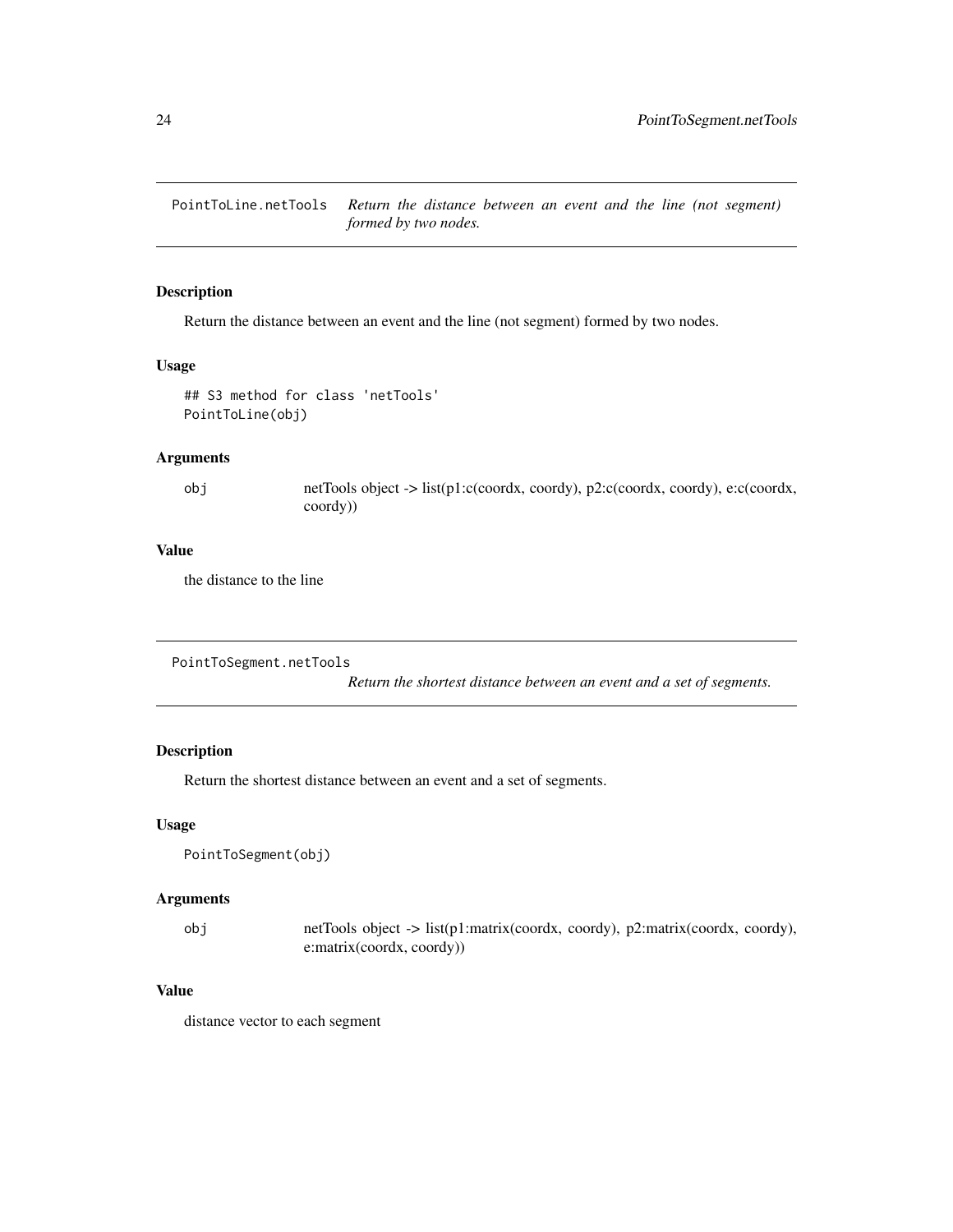<span id="page-24-0"></span>PointToSegment\_deprecated.netTools

*Return the shortest distance between an event and the segment formed by two nodes.*

# Description

Return the shortest distance between an event and the segment formed by two nodes.

#### Usage

PointToSegment\_deprecated(obj)

# Arguments

obj netTools object -> list(p1:c(coordx, coordy), p2:c(coordx, coordy), e:c(coordx, coordy))

#### Value

distance to the segment

| RelateEventsToNetwork <i>Calculates edgewise and mean nodewise intensities for the given in-</i> |
|--------------------------------------------------------------------------------------------------|
| tensitynet object and, for each edge, the proportions of all event co-                           |
| <i>variates.</i>                                                                                 |

# Description

Calculates edgewise and mean nodewise intensities for the given intensitynet object and, for each edge, the proportions of all event covariates.

#### Usage

```
RelateEventsToNetwork(obj)
```
#### Arguments

obj intensitynet object

#### Value

proper intensitynet object (Undirected, Directed, or Mixed) with a graph containing the nodewise intensity in the node attributes and the edgewise intensities and event covariate proportions as edge attributes.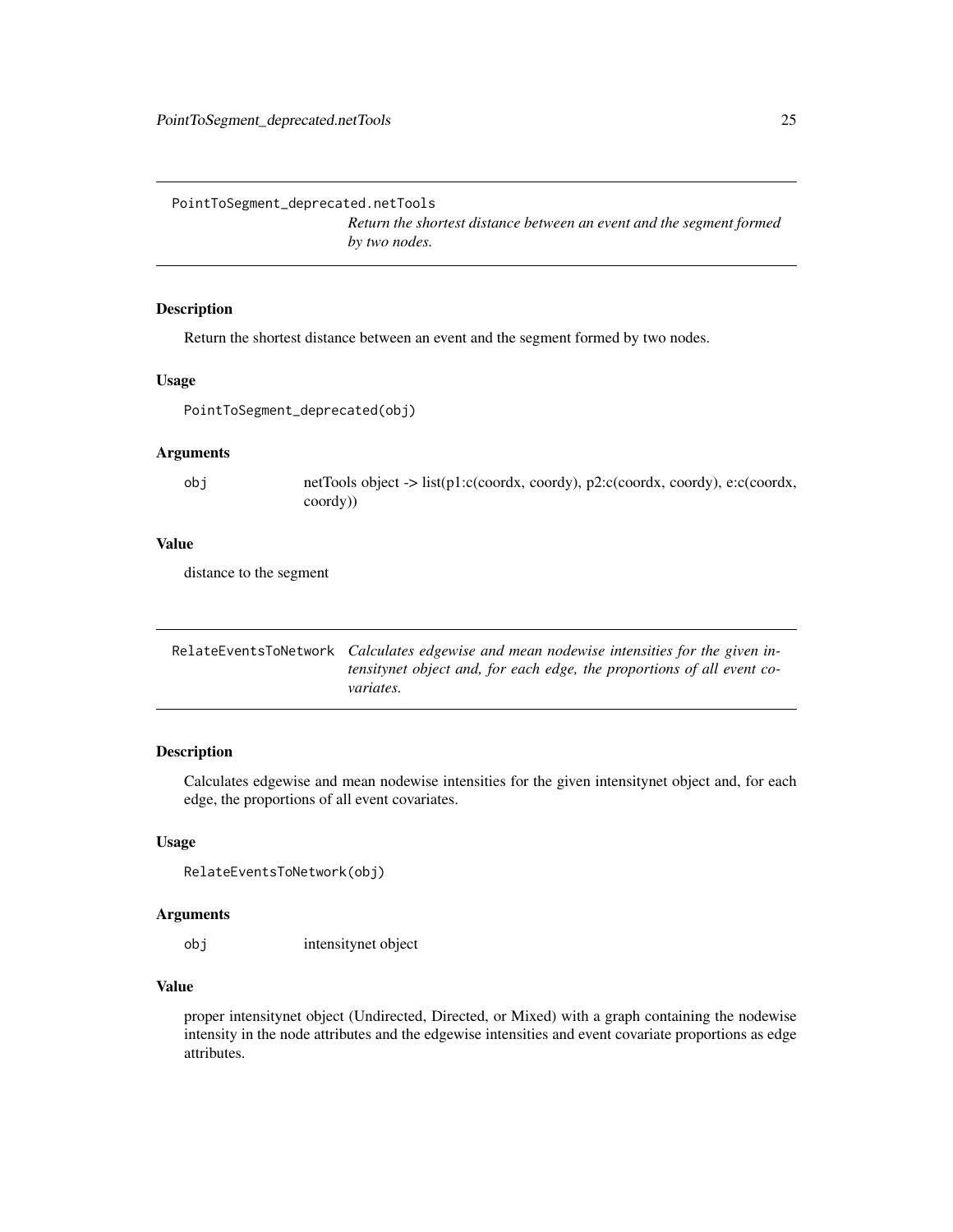#### Examples

```
data("und_intnet_chicago")
intnet_chicago <- RelateEventsToNetwork(und_intnet_chicago)
```
RelateEventsToNetwork.intensitynetDir

*Calculates edgewise and mean nodewise intensities for Directed networks and, for each edge, the proportions of all event covariates.*

# **Description**

Calculates edgewise and mean nodewise intensities for Directed networks and, for each edge, the proportions of all event covariates.

#### Usage

## S3 method for class 'intensitynetDir' RelateEventsToNetwork(obj)

#### **Arguments**

obj intensitynetDir object

#### Value

proper intensitynetDir object with a graph containing the nodewise intensity in the node attributes and the edgewise intensities and event covariate proportions as edge attributes.

RelateEventsToNetwork.intensitynetMix

*Calculates edgewise and mean nodewise intensities for Mixed networks and, for each edge, the proportions of all event covariates.*

# Description

Calculates edgewise and mean nodewise intensities for Mixed networks and, for each edge, the proportions of all event covariates.

```
## S3 method for class 'intensitynetMix'
RelateEventsToNetwork(obj)
```
<span id="page-25-0"></span>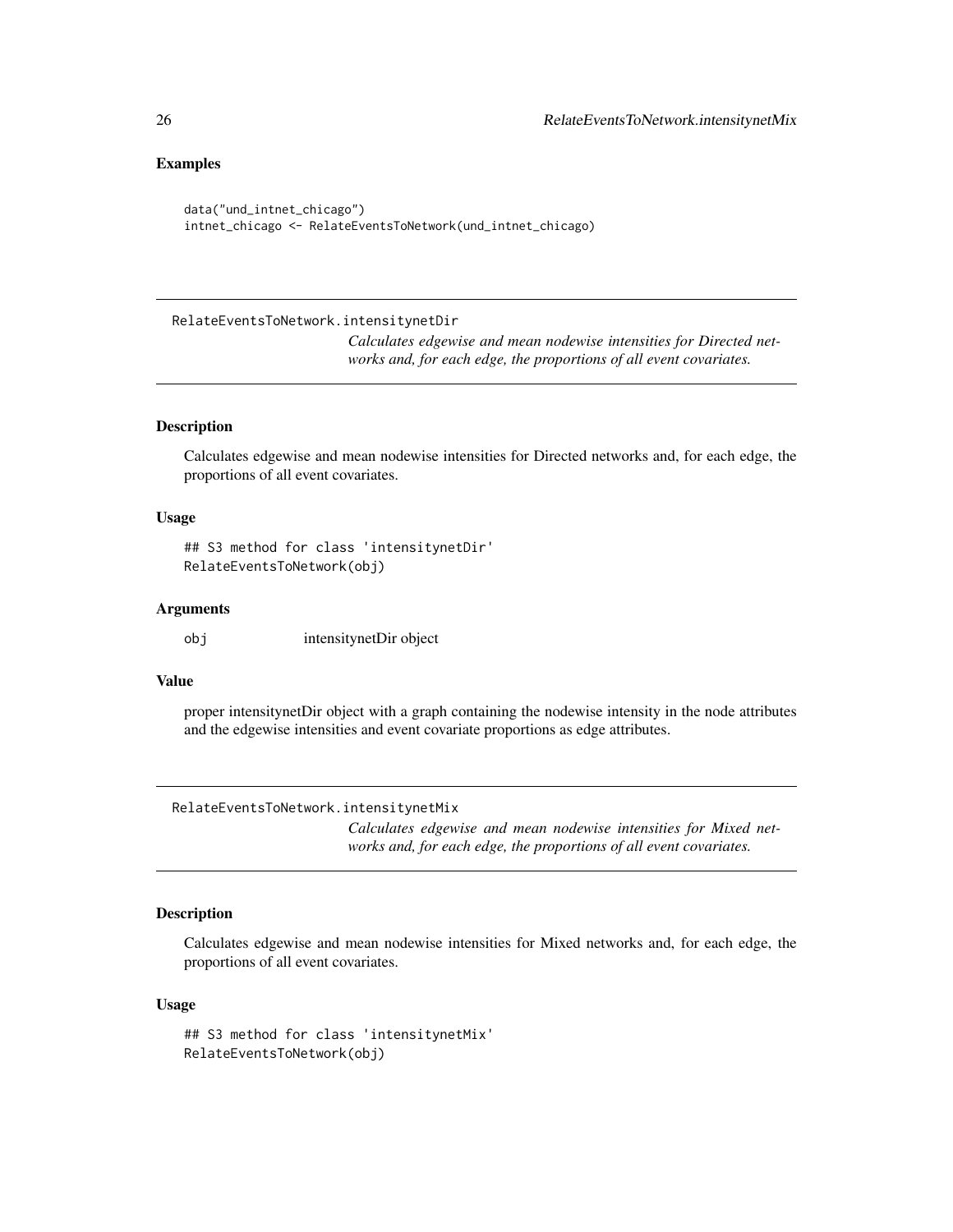<span id="page-26-0"></span>obj intensitynetMix object

#### Value

proper intensitynetMix object with a graph containing the nodewise intensity in the node attributes and the edgewise intensities and event covariate proportions as edge attributes.

RelateEventsToNetwork.intensitynetUnd

*Calculates edgewise and mean nodewise intensities for for Undirected networks and, for each edge, the proportions of all event covariates.*

# Description

Calculates edgewise and mean nodewise intensities for for Undirected networks and, for each edge, the proportions of all event covariates.

#### Usage

## S3 method for class 'intensitynetUnd' RelateEventsToNetwork(obj)

#### Arguments

obj intensitynetUnd object

# Value

proper intensitynetUnd object with a graph containing the nodewise intensity in the node attributes and the edgewise intensities and event covariate proportions as edge attributes.

```
SetEdgeIntensity.netTools
```
*Sets the given intensities as an edge attribute to the given igraph network*

# Description

Sets the given intensities as an edge attribute to the given igraph network

```
## S3 method for class 'netTools'
SetEdgeIntensity(obj)
```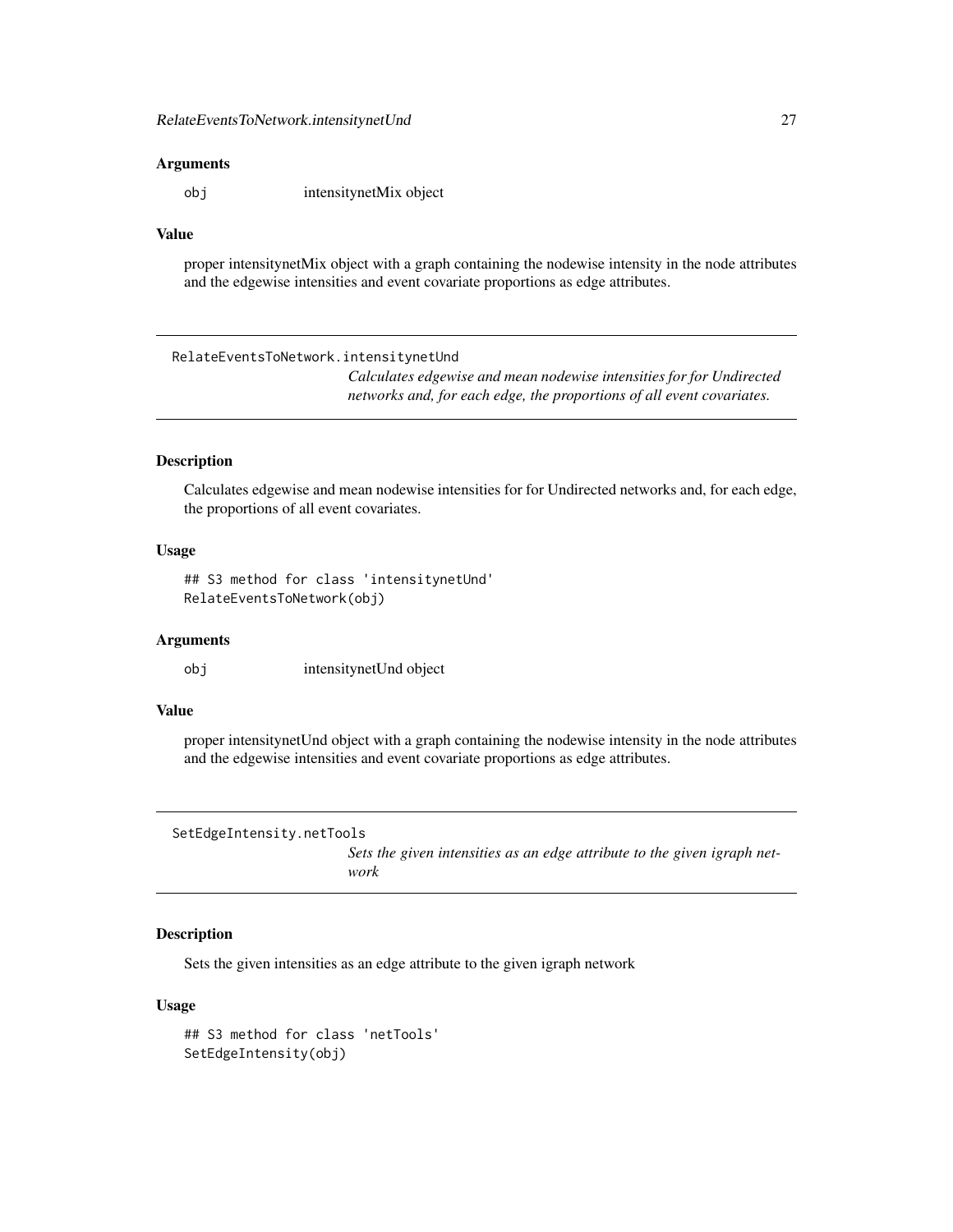<span id="page-27-0"></span>obj netTools object -> list(graph: igraph, node\_id1: node id, node\_id2: node id, intensity: edge intensity)

# Value

igraph network with the given intensities as attributes of the edges

SetNetworkAttribute.intensitynet

*Set attributes to the network edges or nodes*

# Description

Set attributes to the network edges or nodes

# Usage

## S3 method for class 'intensitynet' SetNetworkAttribute(obj, where, name, value)

#### Arguments

| obi   | intensitynet object                           |
|-------|-----------------------------------------------|
| where | vertex' or 'edge', where to set the attribute |
| name  | name of the attribute                         |
| value | vector containing the data for the attribute  |

# Value

intensitynet object containing the network with the added attributes

```
SetNodeIntensity.netTools
```
*Sets the given intensities as a node attribute to the given igraph network*

# Description

Sets the given intensities as a node attribute to the given igraph network

```
## S3 method for class 'netTools'
SetNodeIntensity(obj)
```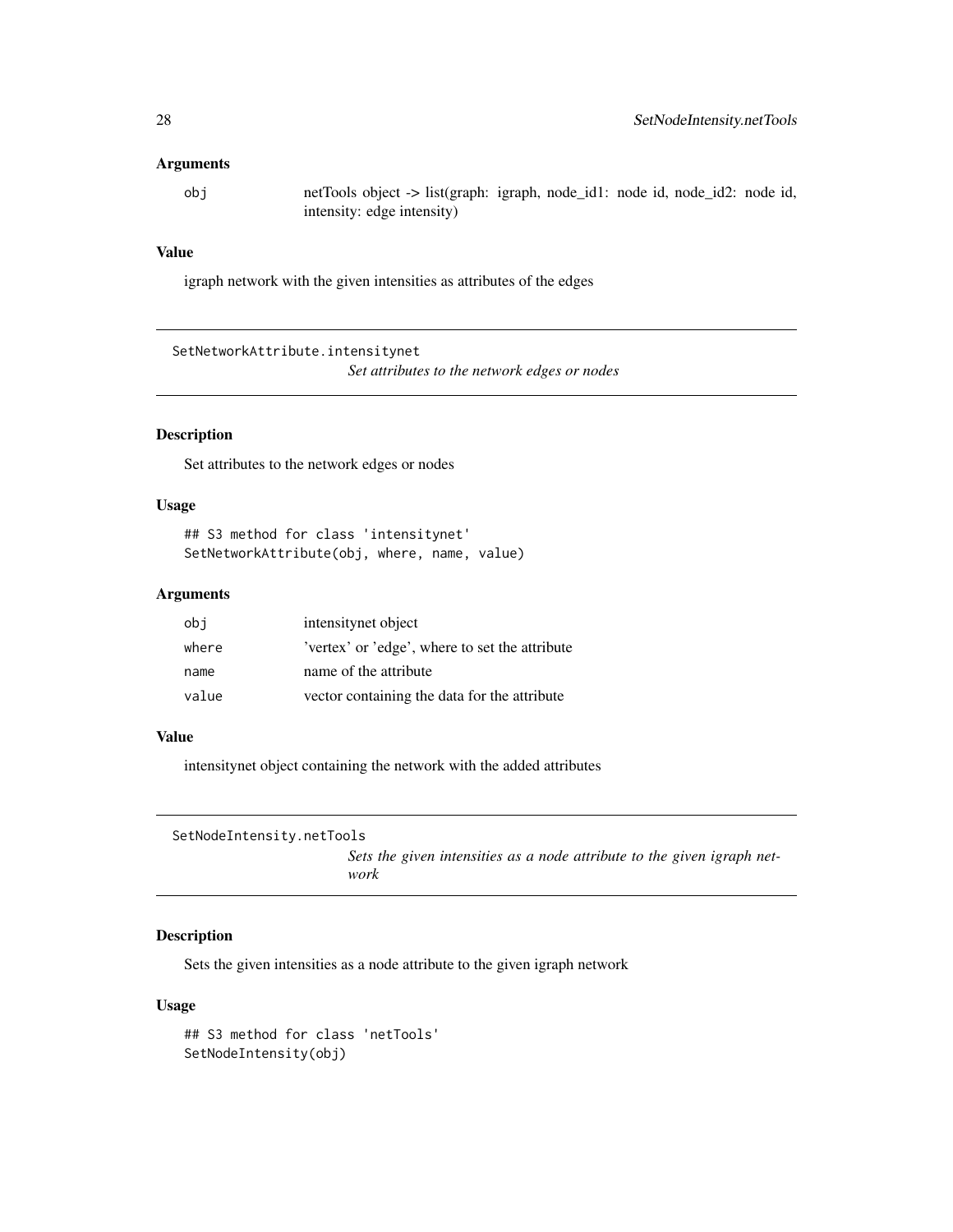<span id="page-28-0"></span>obj netTools object -> list(graph: igraph, node\_id: node id, intensity: node intensity)

#### Value

igraph network with the given intensities as attributes of the nodes

ShortestNodeDistance.intensitynet

*Calculates the shortest distance path between two nodes (based on the minimum amount of edges). The function also returns the total weight of the path, if the weight is not available, returns the number of edges.*

# Description

Calculates the shortest distance path between two nodes (based on the minimum amount of edges). The function also returns the total weight of the path, if the weight is not available, returns the number of edges.

#### Usage

## S3 method for class 'intensitynet' ShortestNodeDistance(obj, node\_id1, node\_id2)

#### Arguments

| obi      | intensitynet object     |
|----------|-------------------------|
| node id1 | id of the starting node |
| node id2 | id of the end node      |

# Value

distance of the path and the nodes of the path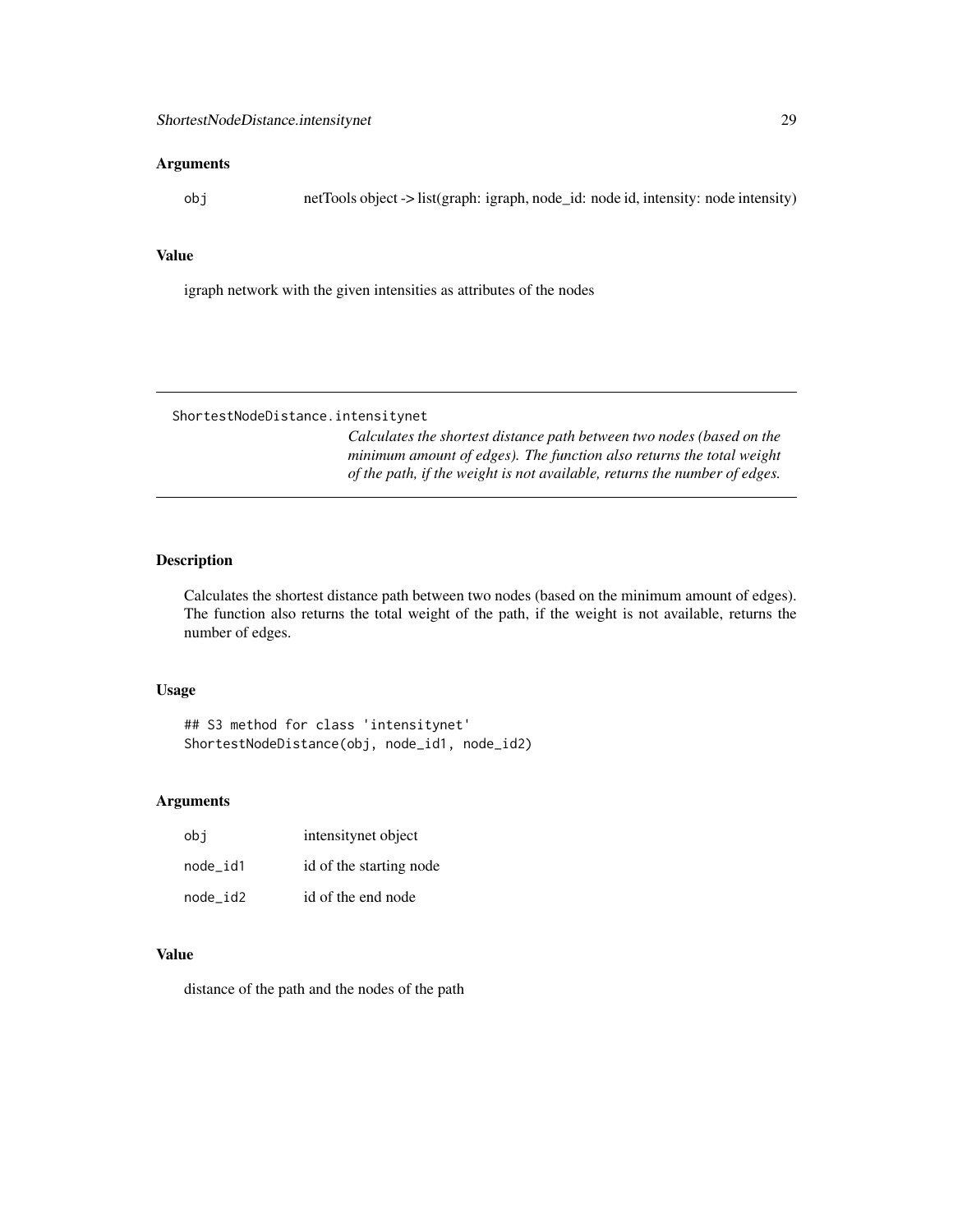<span id="page-29-0"></span>

# Description

Calculates the shortest path between two vertices (based on the minimum amount of edges) and calculates its total weight

### Usage

```
ShortestPath(obj, node_id1, node_id2, weight = NA, mode = "all")
```
# Arguments

| obi        | intensitynet object                                                                                                                                                                                                                                                                                                                                                                                                 |
|------------|---------------------------------------------------------------------------------------------------------------------------------------------------------------------------------------------------------------------------------------------------------------------------------------------------------------------------------------------------------------------------------------------------------------------|
| node_id1   | starting node                                                                                                                                                                                                                                                                                                                                                                                                       |
| $node_id2$ | ending node                                                                                                                                                                                                                                                                                                                                                                                                         |
| weight     | an string, calculate the shortest path based on this type of weight. If no weight<br>type is provided, the function will calculate the shortest path based on the mini-<br>mum amount of edges. Default NA.                                                                                                                                                                                                         |
| mode       | Character 'in', 'out', 'all' (default). Gives whether the shortest paths to or from<br>the given vertices should be calculated for directed graphs. If out then the short-<br>est paths from the vertex, if in then to it will be considered. If all, the default,<br>then the corresponding undirected graph will be used, ie. not directed paths are<br>searched. This argument is ignored for undirected graphs. |

# Value

total weight of the shortest path and the path vertices with class igraph.vs

# Examples

```
data("und_intnet_chicago")
ShortestPath(und_intnet_chicago, node_id1 = 'V1', node_id2 = 'V300', weight = 'intensity')
```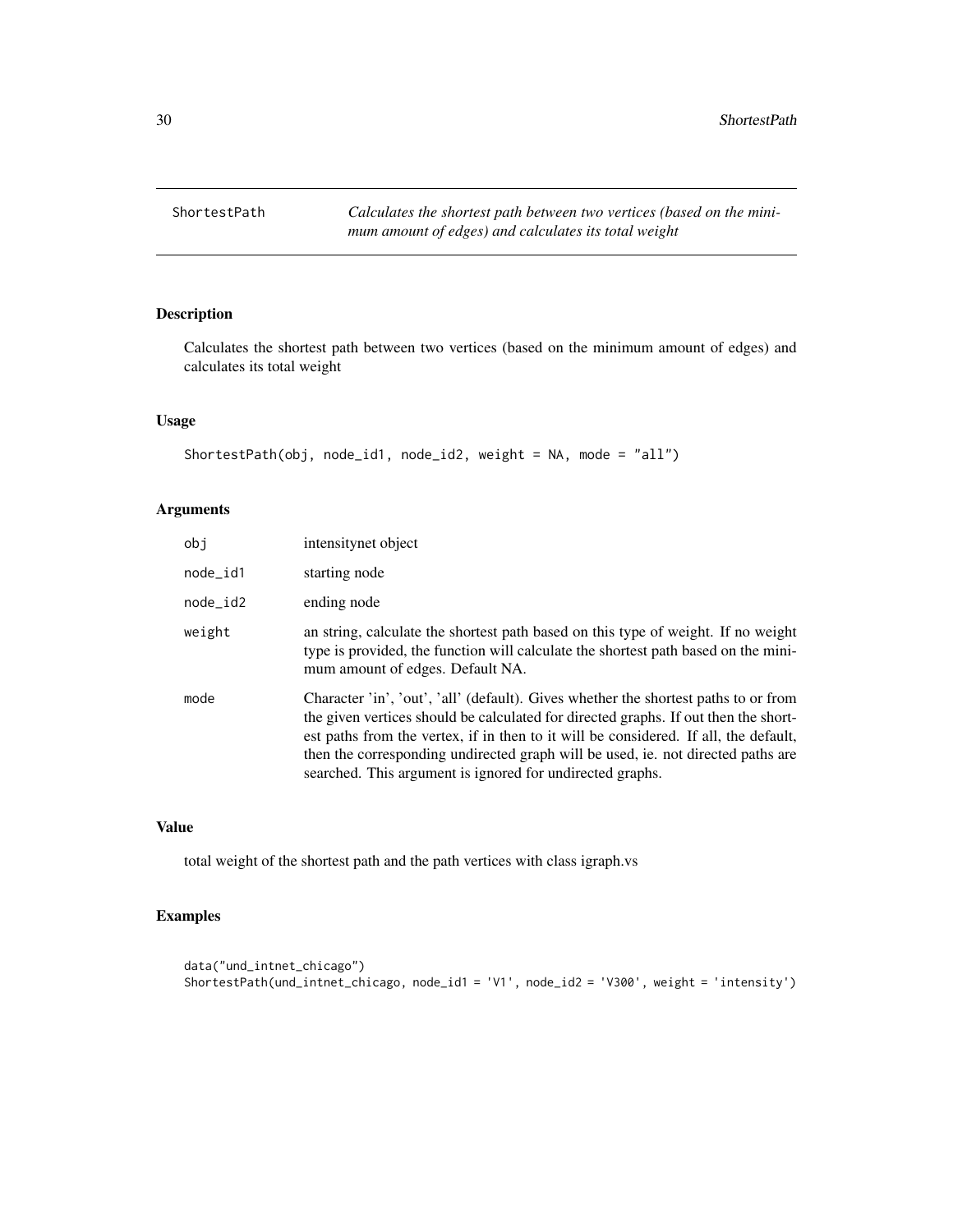<span id="page-30-0"></span>ShortestPath.intensitynet

*Calculates the shortest path between two vertices (based on the minimum amount of edges) and calculates its total weight*

#### Description

Calculates the shortest path between two vertices (based on the minimum amount of edges) and calculates its total weight

# Usage

## S3 method for class 'intensitynet' ShortestPath(obj, node\_id1, node\_id2, weight = NA, mode = "all")

# Arguments

| obi        | intensitynet object                                                                                                                                                                                                                                                                                                                                                                                                 |
|------------|---------------------------------------------------------------------------------------------------------------------------------------------------------------------------------------------------------------------------------------------------------------------------------------------------------------------------------------------------------------------------------------------------------------------|
| $node_id1$ | starting node                                                                                                                                                                                                                                                                                                                                                                                                       |
| $node_id2$ | ending node                                                                                                                                                                                                                                                                                                                                                                                                         |
| weight     | an string, calculate the shortest path based on this type of weight. If no weight<br>type is provided, the function will calculate the shortest path based on the mini-<br>mum amount of edges. Default NA.                                                                                                                                                                                                         |
| mode       | Character 'in', 'out', 'all' (default). Gives whether the shortest paths to or from<br>the given vertices should be calculated for directed graphs. If out then the short-<br>est paths from the vertex, if in then to it will be considered. If all, the default,<br>then the corresponding undirected graph will be used, ie. not directed paths are<br>searched. This argument is ignored for undirected graphs. |

#### Value

total weight of the shortest path and the path vertices with class igraph.vs

# Examples

```
data("und_intnet_chicago")
ShortestPath(und_intnet_chicago, node_id1 = 'V1', node_id2 = 'V300', weight = 'intensity')
```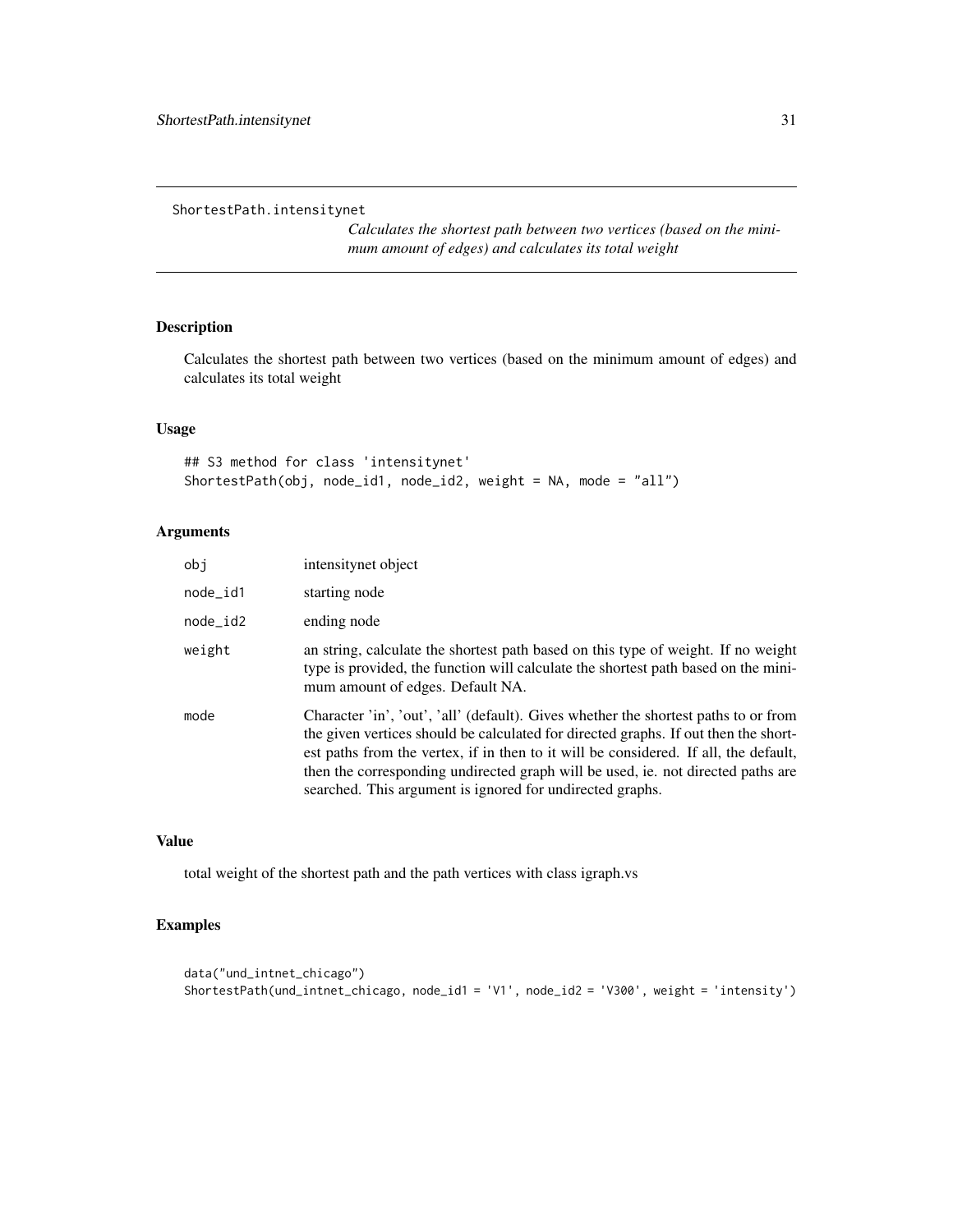<span id="page-31-0"></span>Undirected2RandomDirectedAdjMtx.netTools

*Creates a directed adjacency matrix from an Undirected one with random directions (in-out edges) but with the same connections between nodes.*

#### Description

Creates a directed adjacency matrix from an Undirected one with random directions (in-out edges) but with the same connections between nodes.

#### Usage

```
## S3 method for class 'netTools'
Undirected2RandomDirectedAdjMtx(obj)
```
#### Arguments

obj netTools object -> list(mtx: matrix)

#### Value

directed adjacency matrix with random directions

| und_intnet_chicago | This data is an intensitynet object containing an undirected network. |
|--------------------|-----------------------------------------------------------------------|
|                    | The base data used is from Chicago, extracted from the spatstat pack- |
|                    | age.                                                                  |

#### Description

This data is an intensitynet object containing an undirected network. The base data used is from Chicago, extracted from the spatstat package.

# Usage

```
und_intnet_chicago
```
# Format

An object of class intensitynet (inherits from intensitynetUnd) of length 5.

#### Source

<https://rdrr.io/cran/spatstat.data/man/chicago.html>